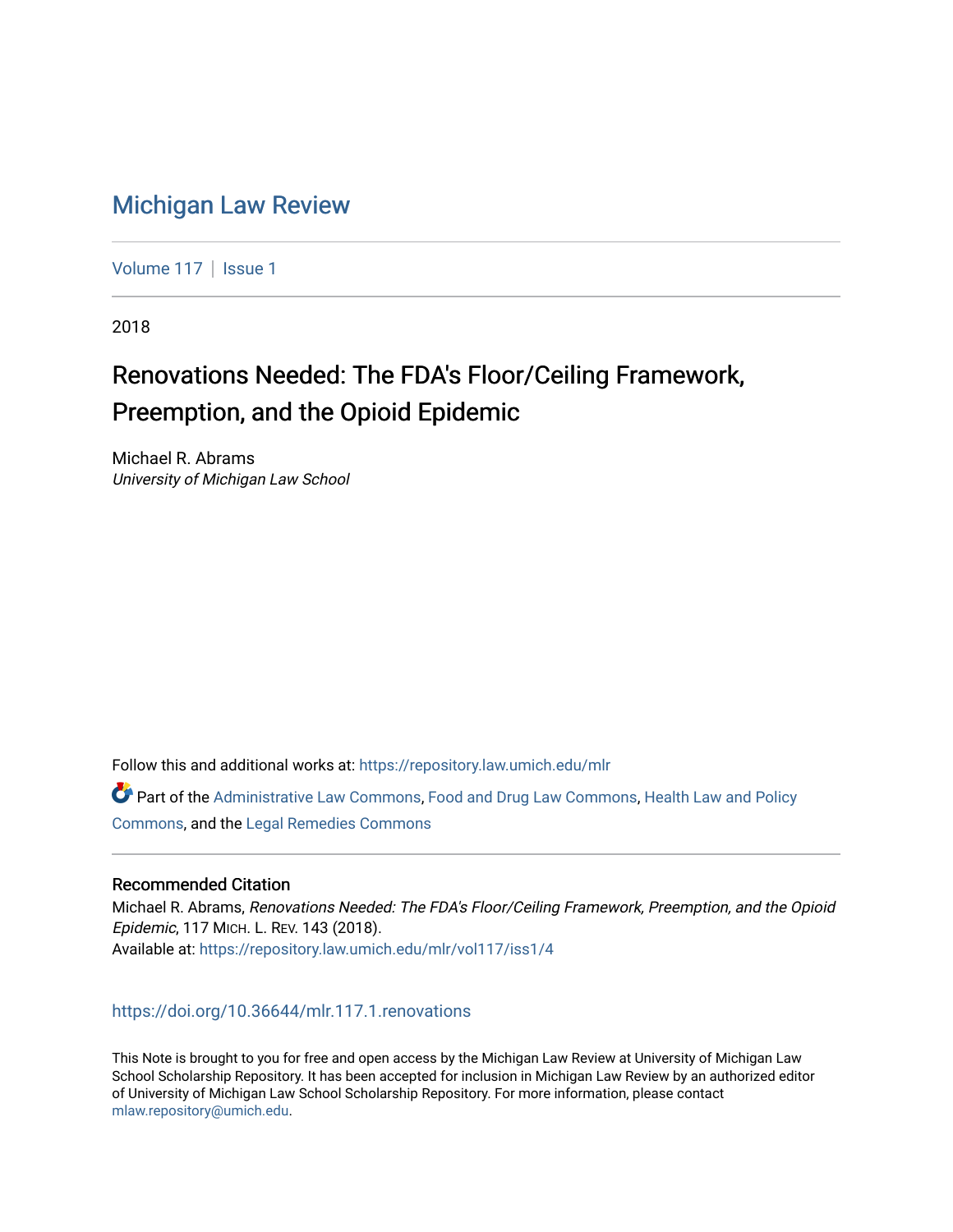## **NOTE**

## **Renovations Needed: The FDA's Floor/Ceiling Framework, Preemption, and the Opioid Epidemic**

## *Michael R. Abrams\**

*The FDA's regulatory framework for pharmaceuticals uses a "floor/ceiling" model: administrative rules set a "floor" of minimum safety, while state tort liability sets a "ceiling" of maximum protection. This model emphasizes premarket scrutiny but largely relies on the state common law "ceiling" to police the postapproval drug market. As the Supreme Court increasingly holds state tort law preempted by federal administrative standards, the FDA's framework becomes increasingly imbalanced. In the face of a historic prescriptionmedication overdose crisis, the Opioid Epidemic, this imbalance allows the pharmaceutical industry to avoid internalizing the public health costs of their opioid products. This Note argues that the FDA's administrative design misallocates the costs of the Opioid Epidemic and fails to adequately compensate those injured by it. Part I summarizes the FDA's regulatory framework with respect to opioid medications. Part II explains how that framework creates a compensatory problem that prevents the internalization of negative externalities by pharmaceutical manufacturers. Part III proposes a victims' compensation fund as the best substitute for the functions long performed by state tort liability.*

## Table of Contents

| I. THE FDA's "FLOOR/CEILING" SCHEME AND THE PREEMPTION     |  |
|------------------------------------------------------------|--|
|                                                            |  |
|                                                            |  |
| B. The Role of Preemption and the Shifting Balance  153    |  |
| II. THE SUPREME COURT'S NEW STEP IN PREEMPTION'S           |  |
| DOCTRINAL THICKET CREATES A COMPENSATION PROBLEM  157      |  |
| A. The Court's Embrace of Preemption Minimizes the Crucial |  |
|                                                            |  |

<sup>\*</sup> J.D. Candidate, May 2019, University of Michigan Law School. My thanks go to the Maryland Office of the Attorney General's Consumer Protection Division and Professor Gabriel Rauterberg. Also, thank you to Mel Cassel, the Notes office, and the rest of the *Michigan Law Review* for their feedback and friendship.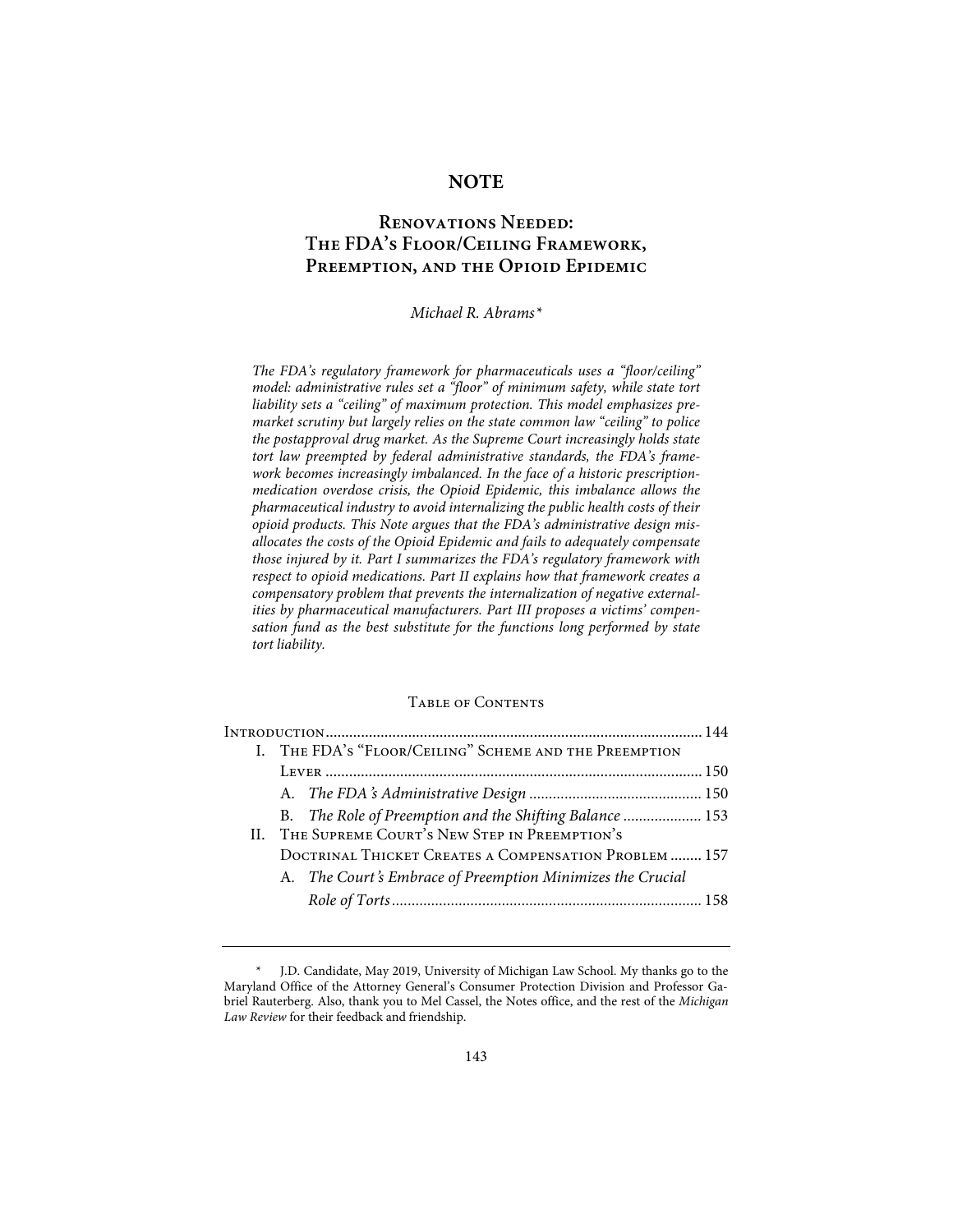| 144 | Michigan Law Review | [Vol. 117:143 |
|-----|---------------------|---------------|
|-----|---------------------|---------------|

|  | B. An Inadequate Regulatory Scheme Remains Post-           |  |
|--|------------------------------------------------------------|--|
|  |                                                            |  |
|  | C. Torts Alone Cannot Adequately Compensate the Victims of |  |
|  |                                                            |  |
|  | III. CALLING FOR AN OPIOID EPIDEMIC VICTIM'S COMPENSATION  |  |
|  |                                                            |  |
|  | A. Nontraditional Torts and Criminal Punishment Cannot     |  |
|  |                                                            |  |
|  |                                                            |  |
|  |                                                            |  |
|  |                                                            |  |

## **INTRODUCTION**

In January of 1980, the *New England Journal of Medicine* published a letter to the editor penned by Boston University medical researcher Dr. Hershel Jick and his assistant Jane Porter.<sup>1</sup> The five-sentence letter was titled "Addiction Rare in Patients Treated with Narcotics."2 It reported that of 11,882 hospitalized patients who received at least one dose of narcotic pain killers in the researchers' files, "there were only four cases of reasonably well documented addiction in patients who had no history of addiction."3 Thus, the researchers concluded, "despite widespread use of narcotic drugs in hospitals, the development of addiction is rare in medical patients with no history of addiction."4

The letter, referred to simply as "Porter and Jick," rose to notoriety.<sup>5</sup> Previously, "doctors had long been taught to avoid prescribing highly addictive opioids to patients."6 But by the 1990s, the letter's conclusory observation about opioid addictiveness "was invoked by doctors, academics, pharmaceutical companies and others as evidence that few users would develop

<sup>1.</sup> Jane Porter & Hershel Jick, Correspondence, *Addiction Rare in Patients Treated with Narcotics*, 302 New Eng. J. Med. 123 (1980); Derek Hawkins, *How a Short Letter in a Prestigious Journal Contributed to the Opioid Crisis*, Wash. Post (June 2, 2017), https:// www.washingtonpost.com/news/morning-mix/wp/2017/06/02/how-the-opioid-crisis-tracesback-to-a-five-sentence-scholarly-letter-from-1980/ [https://perma.cc/G3M6-LPR9].

<sup>2.</sup> Porter & Jick, *supra* note 1.

<sup>3.</sup> *Id.*

<sup>4.</sup> *Id.*

<sup>5.</sup> *See* Sarah Zhang, *The One-Paragraph Letter from 1980 That Fueled the Opioid Crisis*, Atlantic (June 2, 2017), https://www.theatlantic.com/health/archive/2017/06/nejm-letteropioids/528840/ [https://perma.cc/RWR9-3L86].

<sup>6.</sup> Sonia Moghe, *Opioid History: From 'Wonder Drug' to Abuse Epidemic*, CNN (Oct. 14, 2016, 6:41 AM), http://www.cnn.com/2016/05/12/health/opioid-addiction-history/ index.html [https://perma.cc/37BU-78EQ] ("[A]n 11-line letter . . . pushed back on the popular thought that using opioids to treat chronic pain was risky.").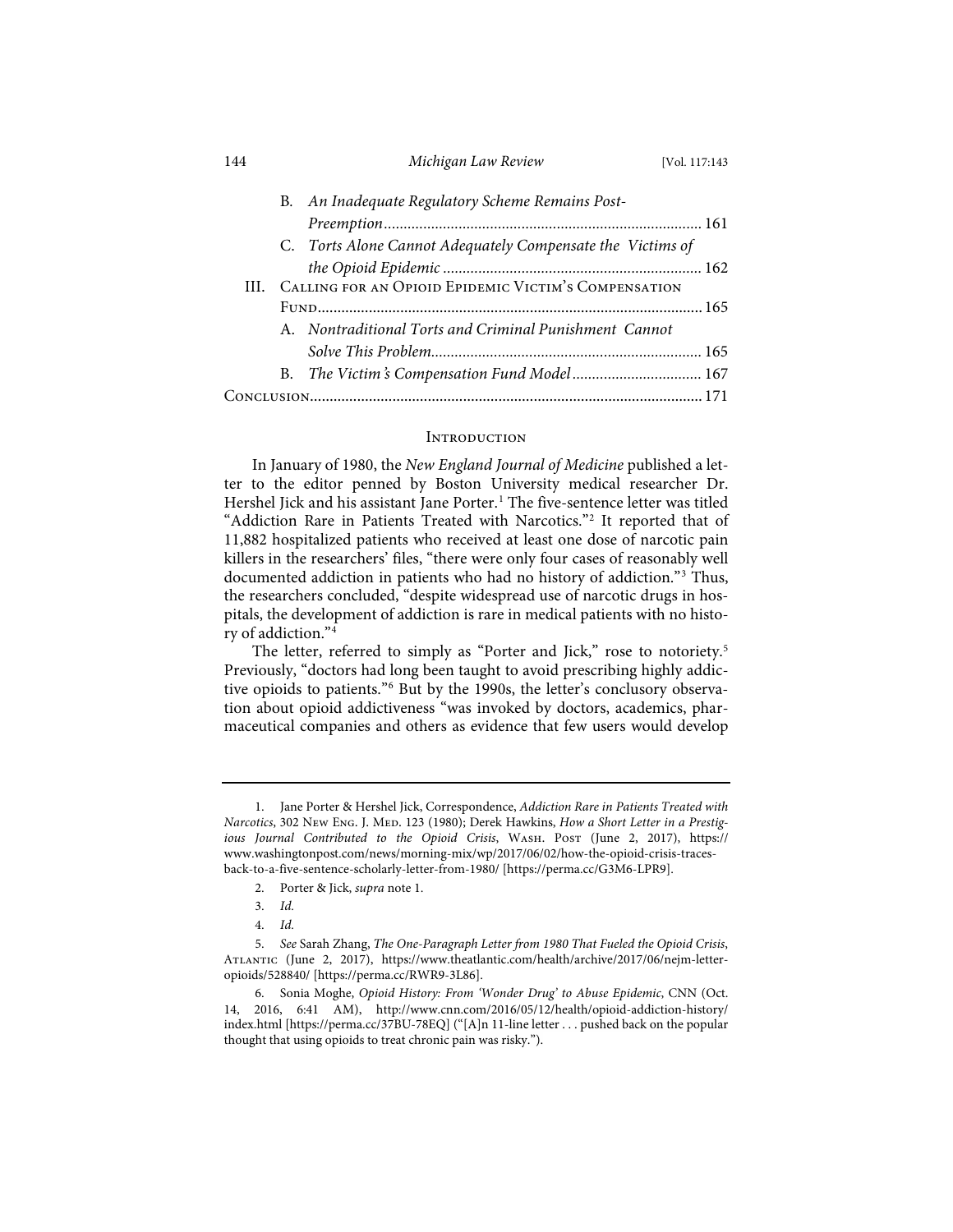addictions" to prescription narcotic pain killers.7 An article in *Scientific American* cited Porter and Jick's one-paragraph letter as an "extensive study."8 *Time* magazine referred to their "landmark" research as showing the "exaggerated fear that patients would become addicted" to prescription opioids was "basically unwarranted."9 Almost forty years later, the *Journal* published a retrospective "bibliometric analysis" of the letter; this analysis found that the letter was cited at least 608 times and that some of these citations "grossly misrepresented the conclusions of the letter."<sup>10</sup>

Those citations fueled a shift in the healthcare industry's perspective on the treatment of pain.<sup>11</sup> Pharmaceutical and healthcare industry figures "aggressively pushed the concept of pain as the fifth vital sign."12 With the introduction of subjective measures like the "pain scale" and the linking of pain treatment to patient satisfaction, new incentives pushed doctors to prescribe narcotic pain killers.<sup>13</sup> Concurrently, the pharmaceutical industry ramped up promotion of pain medications.<sup>14</sup> Purdue Pharma introduced OxyContin to the market as a long-term solution to chronic pain.15 A 1998 OxyContin promotional video featured a doctor referencing the letter's data:

11. *See* D. Andrew Tompkins et al., *Providing Chronic Pain Management in the "Fifth Vital Sign" Era: Historical and Treatment Perspectives on a Modern-Day Medical Dilemma*, 173 DRUG & ALCOHOL DEPENDENCE S11, S13–S14 (2016) (finding that throughout the 20th century "physicians and patients alike had been afraid of developing addiction if placed on morphine or other opioids" but that "[d]uring the 1990s and early 2000s, . . . fears of addiction to prescribed opioids were minimized due to an overemphasis on the findings" of Porter and Jick).

12. Brian F. Mandell, Letter from the Editor, *The Fifth Vital Sign: A Complex Story of Politics and Patient Care, 83 CLEV. CLINIC J. MED. 400 (2016) (citing Am. Pain Soc'y Quality of* Care Comm., *Quality Improvement Guidelines for the Treatment of Acute Pain and Cancer Pain*, 274 JAMA 1874 (1995)). This concept posited that pain was undertreated due to a lack of reporting and assessment, and called on doctors to measure subjective pain just as they recorded heart rate or blood pressure. *Id.*

<sup>7.</sup> Hawkins, *supra* note 1.

<sup>8.</sup> Ronald Melzack, *The Tragedy of Needless Pain*, Sci. Am., Feb. 1990, at 27, 29–30.

<sup>9.</sup> Sam Allis, *Less Pain, More Gain*, Time (June 24, 2001), http://content.time.com/ time/magazine/article/0,9171,158154,00.html (on file with the *Michigan Law Review*).

<sup>10.</sup> Pamela T.M. Leung, et al., Correspondence, *A 1980 Letter on the Risk of Opioid Ad*diction, 376 New Eng. J. Med. 2194, 2194 (2017). Contemporaneously published letters to the editor in the *Journal* were cited, on average, 11 times. *Id.*

<sup>13.</sup> *See, e.g.*, Nat'l Pharm. Council, Inc. & JOINT COMM'N ON ACCREDITATION OF Healthcare Orgs., Pain: Current Understanding of Assessment, Management, and Treatments 17, 19–29 (2001) (providing guidelines for the measurement of pain, and citing the Porter and Jick letter to state that "[f]ear of causing addiction . . . reflects a lack of understanding of the risk of addiction with therapeutic drug use" and that "clinicians often overestimate this risk").

<sup>14.</sup> Mandell, *supra* note 12 ("[S]ome drug manufacturers in the early 2000s funded publications and physician presentations to encourage the expanded use of opioids and other medications for pain control."); *see also* Moghe, *supra* note 6 ("Purdue Pharma took out ads for OxyContin in medical journals across the nation in 2000.").

<sup>15.</sup> Moghe, *supra* note 6 (detailing Purdue's "I Got My Life Back" video promotion that "followed six people who suffered from chronic pain and were treated with OxyContin").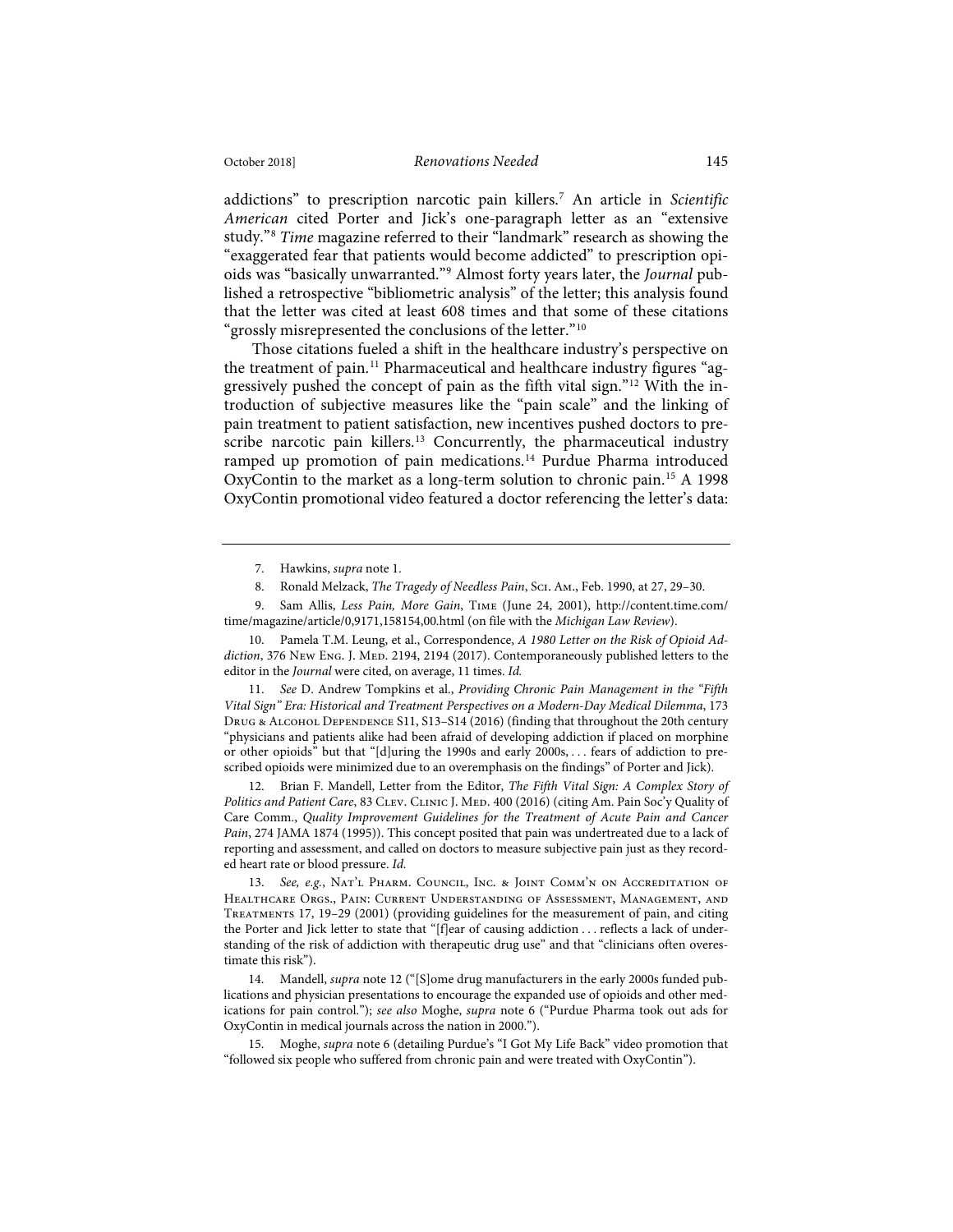"There's no question that our best, strongest pain medicines are the opioids . . . in fact, the rate of addiction amongst pain patients who are treated by doctors is much less than one percent."16 In 2017, Dr. Jick lamented, "I'm essentially mortified that that letter to the editor was used as an excuse to do what these drug companies did."<sup>17</sup>

Exactly what these drug companies did is now the subject of litigation.<sup>18</sup> And unlike previous public health courtroom battles, such as the tobacco litigation of the 1990s, the prescription drugs at the heart of this deadly outbreak are heavily regulated for safety by the federal government.19 As a result, a diverse array of federal agencies have prioritized responding to the emergency.<sup>20</sup> To understand why, consider the extent of the damage: the

17. Marilynn Marchione, *Painful Words: How a 1980 Letter Fueled the Opioid Epidemic*, Associated Press (May 31, 2017), https://apnews.com/9307eb6e8b3c4970bb2a6344a09b0170 [https://perma.cc/23M3-BMX2].

18. Jerry Mitchell, *Opioid Makers Face Hundreds of Lawsuits for Misleading Doctors About Drug's Addictive Nature*, USA Today (Jan. 29, 2018, 6:00 AM), https:// www.usatoday.com/story/news/nation-now/2018/01/29/judge-stop-legal-fights-and-curbopioid-epidemic/1072798001/ [https://perma.cc/8UVV-AM47].

19. Brian Eckert, *This Is How Opioid Lawsuits Differ from Big Tobacco's*, CLAssAction.com (Jan. 19, 2018), https://www.classaction.com/news/opioid-lawsuits-big-tobacco/ [https://perma.cc/Q3DA-GCUS] (distinguishing between the opioids and tobacco litigation because "unlike tobacco, opioid painkillers were approved by the U.S. Food and Drug Administration"). During the 1990s tobacco litigation, the industry was still largely exempt from federal health and safety regulation. TOBACCO CONTROL LEGAL CONSORTIUM, FEDERAL REGULAtion of Tobacco 2 (2009), http://www.publichealthlawcenter.org/sites/default/files/resources/ tclc-fda-summary.pdf [https://perma.cc/4B34-DS2A] (noting that before the passage of the Family Smoking Prevention and Tobacco Control Act of 2009, "tobacco products were largely exempt from regulation under the nation's federal health and safety laws").

20. *See, e.g.*, *The Federal Response to the Opioid Crisis: Hearing Before the S. Comm. on Health, Educ., Labor &Pensions*, 115th Cong. 2 (2017) (written testimony of Elinore McCance-Katz, Assistant Sec'y for Mental Health & Substance Abuse, Substance Abuse & Mental Health Servs. Admin. et al. on behalf of the Dep't of Health and Human Servs.) (describing the Department of Health and Human Services' "five-point Opioid Strategy") [hereinafter McCance-Katz Testimony]; *Press Release: CDC Awards \$28.6 Million to Help States Fight Opioid Overdose Epidemic* Centers for Disease Control & Prevention, (Sept. 5, 2017), https://

<sup>16.</sup> Our Amazing World, *Purdue Pharma OxyContin Commercial*, YouTube (Sept. 22, 2016), https://www.youtube.com/watch?v=Er78Dj5hyeI [https://perma.cc/RZS9-9EVH]. In 2007, the federal government brought criminal and civil charges against Purdue for the misbranding of OxyContin. Three top executives pleaded guilty to criminal charges, and the company paid \$600 million in damages to the government and a class of private plaintiffs. Barry Meier, *In Guilty Plea, OxyContin Maker to Pay \$600 Million*, N.Y. Times (May 10, 2007), https://www.nytimes.com/2007/05/10/business/11drug-web.html (on file with the *Michigan Law Review*). The privately held, family-owned company generated billions of dollars in annual OxyContin sales, including as much as \$3.1 billion in 2010. *See* Art Van Zee, *The Promotion and Marketing of OxyContin: Commercial Triumph, Public Health Tragedy*, 99 Am. J. Pub. Health 221, 223 (2009); Mike Mariani, *How the American Opiate Epidemic Was Started by One Pharmaceutical Company*, Week (Mar. 4, 2015), http://theweek.com/articles/541564/howamerican-opiate-epidemic-started-by-pharmaceutical-company [https://perma.cc/3RNW-2E2V].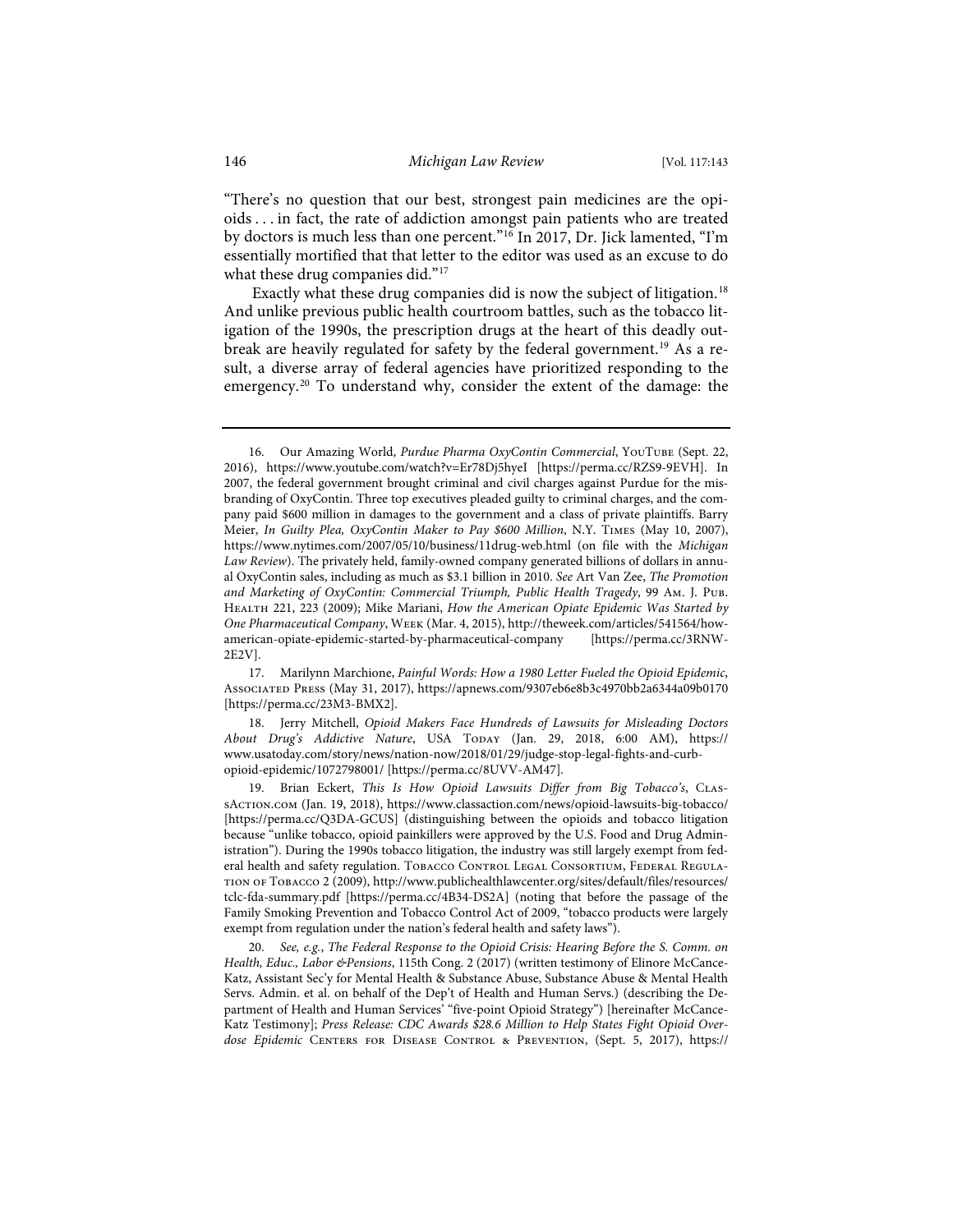#### October 2018] *Renovations Needed* 147

Substance Abuse and Mental Health Services Administration's annual survey found that "over 11 million Americans misused prescription opioids" and "2.1 million had an opioid use disorder due to prescription opioids or heroin" in 2016.<sup>21</sup> Drug overdose deaths in 2016 totaled 63,000, which (after adjusting for age) represents a 21 percent increase over the prior year.<sup>22</sup> This is "the largest annual jump ever recorded in the United States," reaching a total greater than any peak number of annual deaths caused by car crashes, HIV, or guns throughout history.23 Opioids are responsible for 66 percent of those overdose deaths, killing more Americans annually than breast cancer.<sup>24</sup> And 2017 estimates show those numbers rising across all races and nearly all age groups.25 In 2017, Stanford Professor of Psychiatry Keith Humphreys compared "the amount of standard daily doses of opioids consumed in Japan"—a nation with an "older population than us, you would think more aches and pains"—to that of the United States by saying, "double it. And then double it again. And then double it again. And then double it again. And then double it a fifth time. That would make Japan number two in the world behind the United States."26 According to one forecast, opioids could kill 500,000 Americans over the next ten years.<sup>27</sup>

Dire as they are, the nationwide numbers mask the extent of the damage in the most heavily impacted localities. The highest-prescribed state sees three times as many opioid prescriptions per person as the lowest-prescribed state, despite "[h]ealth issues that cause people pain . . . not vary[ing] much

www.cdc.gov/media/releases/2017/p0905-opioid-funding.html [https://perma.cc/9ZQJ-NQ3Z] (announcing CDC funding for states to "strengthen prevention efforts and better track opioidrelated overdoses"); *DEA 360 Strategy*, Drug Enforcement Admin., https://www.dea.gov/ prevention/360-strategy/360-strategy.shtml [https://perma.cc/8GPJ-HM6N] (describing the "DEA 360 Strategy," an "innovative three-pronged approach to combating heroin/opioid use").

<sup>21.</sup> McCance-Katz Testimony, *supra* note 20, at 2.

<sup>22.</sup> Holly Hedegaard et al., Ctrs. for Disease Control & Prevention, Drug Overdose Deaths in the United States, 1999–2016, at 1 (2017), https://www.cdc.gov/nchs/ data/databriefs/db294.pdf [https://perma.cc/YRN7-F8JT].

<sup>23.</sup> Josh Katz, *Drug Deaths in America Are Rising Faster Than Ever*, N.Y. Times: The Upshot (June 5, 2017), https://www.nytimes.com/interactive/2017/06/05/upshot/opioidepidemic-drug-overdose-deaths-are-rising-faster-than-ever.html (on file with the *Michigan Law Review*).

<sup>24.</sup> Nadia Kounang, *Opioids Now Kill More People Than Breast Cancer*, CNN (Dec. 21, 2017, 12:14 AM), http://www.cnn.com/2017/12/21/health/drug-overdoses-2016-finalnumbers/ [https://perma.cc/9UTC-USVP].

<sup>25.</sup> Opioid Overdose: Data Overview, CTRS. FOR DISEASE CONTROL & PREVENTION, https://www.cdc.gov/drugoverdose/data/index.html [https://perma.cc/N7F9-JPPC].

<sup>26.</sup> Stanford University (@Stanford), TWITTER (Sept. 16, 2017, 2:29 PM), https:// twitter.com/stanford/status/909167301349593094 [https://perma.cc/2XKT-4MWY] (showing Dr. Humphreys speaking at the 2017 Medicine X Conference).

<sup>27.</sup> Max Blau, *STAT Forecast: Opioids Could Kill Nearly 500,000 Americans in the Next Decade*, STAT (June 27, 2017), https://www.statnews.com/2017/06/27/opioid-deaths-forecast/ [https://perma.cc/C5DV-6XR7] (basing the estimate on an expert panel of public health researchers and including a model of the data and possible outcomes in the article).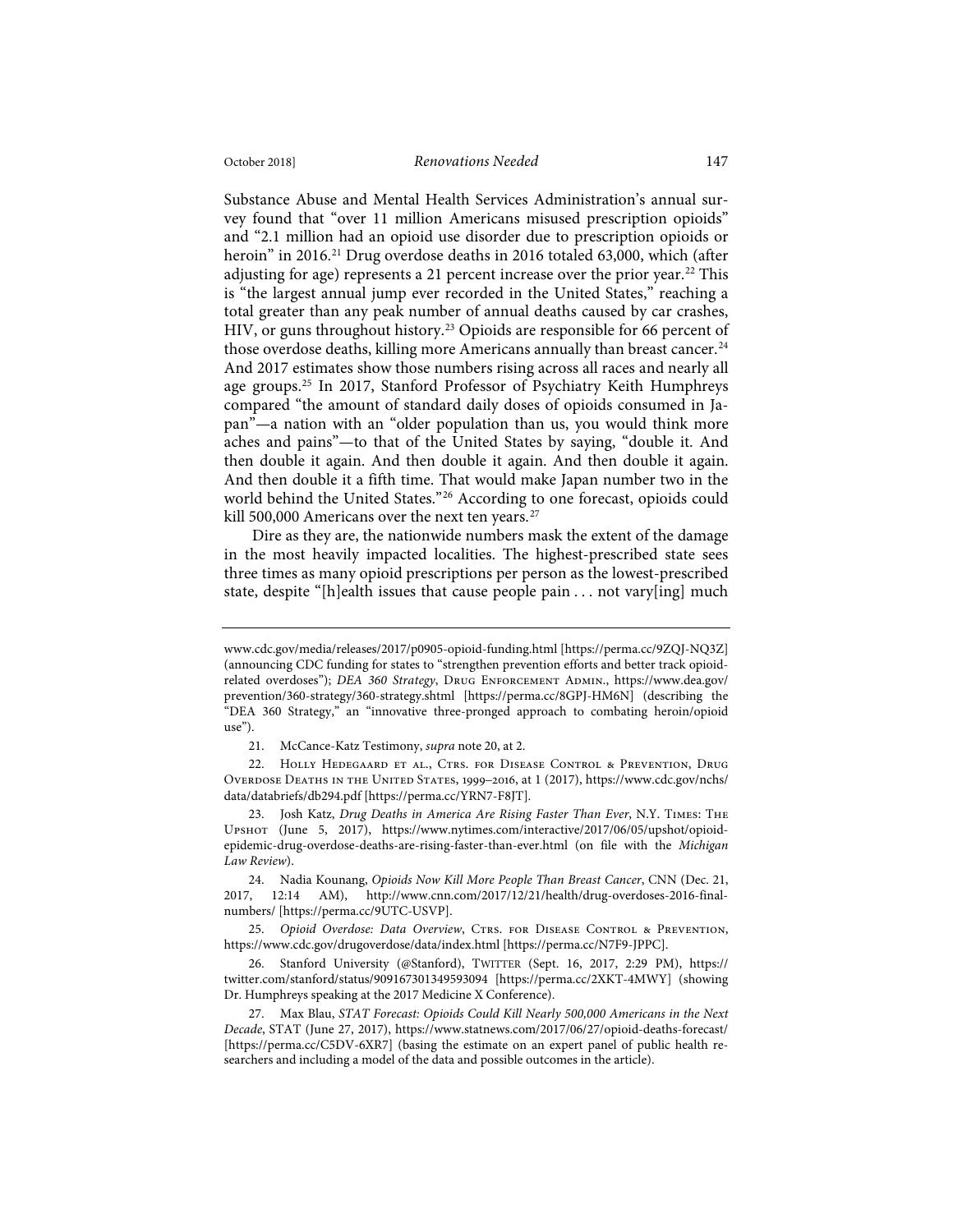from place to place."28 Between 2007 and 2012, drug wholesalers shipped 780 million pills of just hydrocodone and oxycodone to West Virginia.29 In Kermit, West Virginia, a town of 392, drug companies shipped nearly nine million pills of hydrocodone to a single pharmacy.30 In 2016, Montgomery County, Ohio saw a record 349 opioid deaths, but local officials estimate that 2017 deaths could surpass 800.<sup>31</sup> County coroners are overwhelmed by the influx and struggling to find the physical space necessary to store bodies and conduct autopsies; some coroners have resorted to the use of refrigerated trailers.32 In New Hampshire, the backlog of autopsies is putting the state medical examiner's office "at risk of losing accreditation."33 That state has seen a nearly tenfold increase in overdose deaths since 2000.<sup>34</sup>

This human cost, in lost life and welfare, translates to a gargantuan toll on the economy. A 2017 study estimated the societal cost (including lost productivity, healthcare expenses, criminal justice costs, etc.) of the Opioid Epidemic at over \$95 billion for 2016 alone.<sup>35</sup> The White House Council of Economic Advisers, additionally placing a value on the loss of human life, estimated the 2015 cost of the crisis at over \$500 billion, or 2.8 percent of GDP.<sup>36</sup> These calculations do not incorporate the further costs of patients

30. Eyre, *supra* note 29.

31. Poppy Harlow & Zach Wasser, *Here, Heroin Spares No One, Not Even the Sheriff's Wife*, CNN (Aug. 8, 2017), http://www.cnn.com/2017/08/06/health/ohio-heroin-opioid-crisismorgue-full/ [https://perma.cc/EMM9-YSKE].

32. *See Ohio Coroner Runs Out of Room for Bodies Due to Spike in Opioid Deaths*, CBS NEWS (May 23, 2017, 2:40 PM), https://www.cbsnews.com/news/ohio-coroner-runs-out-ofroom-for-bodies-spike-in-opioid-deaths/ [https://perma.cc/WK6T-XGAA]; Corky Siemaszko, *Too Many Bodies in Ohio Morgue, so Coroner Gets Death Trailer*, NBC NEWS (Mar. 14, 2017, 4:00 PM), https://www.nbcnews.com/news/us-news/too-many-bodies-ohio-morgue-socoroner-gets-death-trailer-n733446 [https://perma.cc/Z2HS-PLZU].

33. Katharine Q. Seelye, *As Overdose Deaths Pile Up, a Medical Examiner Quits the Morgue*, N.Y. TIMES (Oct. 7, 2017), https://www.nytimes.com/2017/10/07/us/drug-overdosemedical-examiner.html (on file with the *Michigan Law Review*).

34. *Id.*

35. *See* CORWIN N. RHYAN, THE POTENTIAL SOCIETAL BENEFIT OF ELIMINATING OPIOID OVERDOSES, DEATHS, AND SUBSTANCE USE DISORDERS EXCEEDS \$95 BILLION PER YEAR (2017), https://altarum.org/sites/default/files/uploaded-publication-files/Research-Brief\_Opioid-Epidemic-Economic-Burden.pdf [https://perma.cc/LE63-L5BX].

36. THE COUNCIL OF ECON. ADVISERS, THE UNDERESTIMATED COST OF THE OPIOID CRISIS 1 (2017), https://www.whitehouse.gov/sites/whitehouse.gov/files/images/The%20

<sup>28.</sup> *Opioid Overdose: Prescribing Data*, CTRS. FOR DISEASE CONTROL & PREVENTION, https://www.cdc.gov/drugoverdose/data/prescribing.html [https://perma.cc/49Y4-B6L8].

<sup>29.</sup> Eric Eyre, *Drug Firms Poured 780M Painkillers into WV amid Rise of Overdoses*, CHARLESTON GAZETTE-MAIL (Dec. 17, 2016), https://www.wvgazettemail.com/news/ cops\_and\_courts/drug-firms-poured-m-painkillers-into-wv-amid-rise-of/article\_99026dad-8ed5-5075-90fa-adb906a36214.html [https://perma.cc/3FCX-4A62]. The state has a population under 2 million. *Quick Facts: West Virginia*, U.S. CENSUS BUREAU, https://www.census.gov/ quickfacts/WV [https://perma.cc/Z5Z3-VVU8]. Over that same period, 1,728 West Virginians died of overdoses on those two medications. Eyre, *supra*.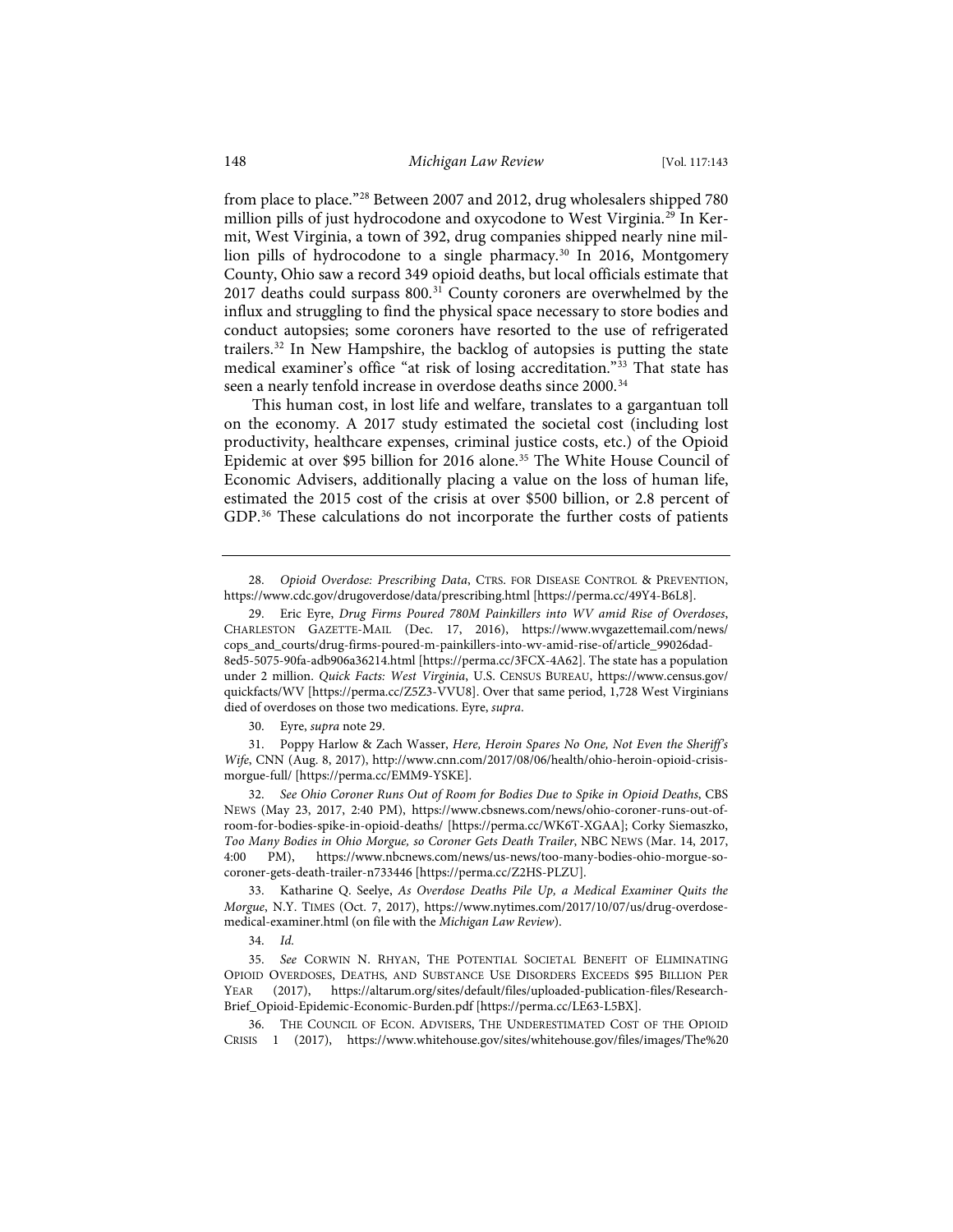"initiated" into opioid addiction by prescription medications who then transition to cheaper, more widely available black-market heroin.<sup>37</sup> The damage is sizable enough to cause macroeconomic impact: economists from Princeton University, Goldman Sachs, and the Federal Reserve postulate that the perplexing decline in the labor participation rate is linked to opioids.<sup>38</sup>

This unprecedented rate of addiction and death amounts to the largest drug-related public health emergency in American history.<sup>39</sup> Six states and the White House have declared official emergencies.<sup>40</sup> And, because these drugs are FDA-approved medicines with legitimate applications, the challenge is distinct from past epidemics like the rise of heroin or crack cocaine. According to Scott Gottlieb, the commissioner of the FDA, "Most people who become addicted to opioids become medically addicted. Their first exposure is going to be a clinical prescription that they receive in a clinical setting, and then they'll go on to develop an addiction."<sup>41</sup> Indeed, "many public health experts have traced the roots of the current surge in opioid addic-

38. Alan B. Krueger, *Where Have All the Workers Gone? An Inquiry into the Decline of the U.S. Labor Force Participation Rate*, BROOKINGS PAPERS ON ECON. ACTIVITY, Fall 2017, at 1, 1 ("[P]articipation has fallen more in areas where relatively more opioid pain medication is prescribed, causing the problem of depressed labor force participation and the opioid crisis to become intertwined."); Mamta Badkar, *Yellen: Opioid Crisis Weighing on US Labour Force Participation*, FIN. TIMES (July 13, 2017), https://www.ft.com/content/776ba9e3-d47c-3554-8421- 9238f79ef1b7 (on file with the *Michigan Law Review*); Danielle Paquette, *The Stunning Prevalence of Painkiller Use Among Unemployed Men*, WASH. POST: WONKBLOG (Sept. 7, 2017), https://www.washingtonpost.com/news/wonk/wp/2017/09/07/the-stunning-prevalence-ofpainkiller-use-among-unemployed-men/ [https://perma.cc/2446-9CBY]; Jeanna Smialek, *Goldman Economists See Drug Epidemic Taking Toll on U.S. Economy*, BLOOMBERG (July 6, 2017, 4:52 PM), https://www.bloomberg.com/news/articles/2017-07-06/goldman-economistssee-drug-epidemic-taking-toll-on-u-s-economy [https://perma.cc/4RQN-Y7Y3].

39. German Lopez & Sarah Frostenson, *How the Opioid Epidemic Became America's Worst Drug Crisis Ever, in 15 Maps and Charts*, VOX (Mar. 29, 2017, 12:51 PM), https:// www.vox.com/science-and-health/2017/3/23/14987892/opioid-heroin-epidemic-charts [https://perma.cc/9SSP-BAX2].

40. Erin Mershon & Andrew Joseph, *These States Declared an Emergency Over the Opioid Crisis, Here's What Happened*, PBS (Aug. 10, 2017, 10:02 AM), https://www.pbs.org/ newshour/health/states-declared-emergency-opioid-crisis-heres-happened [https://perma.cc/ JN48-7TD4]; *President Donald J. Trump Is Taking Action on Drug Addiction and the Opioid Crisis*, WHITE HOUSE (Oct. 26, 2017), https://www.whitehouse.gov/the-press-office/2017/10/ 26/president-donald-j-trump-taking-action-drug-addiction-and-opioid-crisis [https://perma. cc/9E73-YVGK].

Underestimated%20Cost%20of%20the%20Opioid%20Crisis.pdf [https://perma.cc/L4Q5- Q6TU].

<sup>37.</sup> *Prescription Opioid Use Is a Risk Factor for Heroin Use*, NAT'L INST. ON DRUG ABUSE (Jan. 2018), https://www.drugabuse.gov/publications/research-reports/relationship-betweenprescription-drug-heroin-abuse/prescription-opioid-use-risk-factor-heroin-use [https:// perma.cc/QW6B-V92J].

<sup>41.</sup> *FDA's Scott Gottlieb: Opioid Addiction is FDA's Biggest Crisis Now*, CNBC (July 21, 2017, 8:24 AM), https://www.cnbc.com/video/2017/07/21/fdas-scott-gottlieb-opioidaddiction-is-fdas-biggest-crisis-now.html [https://perma.cc/RAS7-2BPG].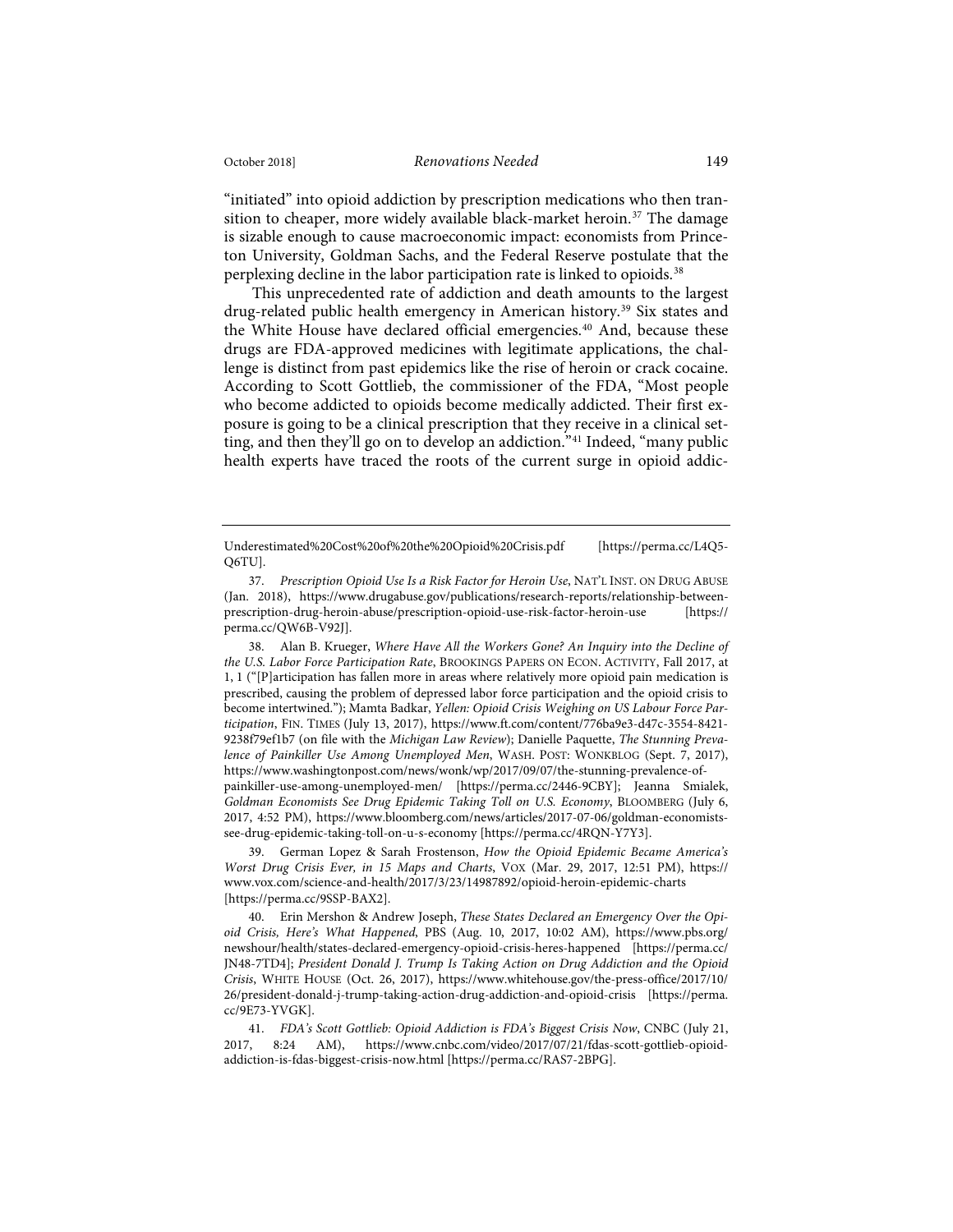tion . . . to . . . prescription drugs<sup>"42</sup> because "[t]he misuse of prescription opioids is intertwined with that of illicit opioids."43 Four out of five new heroin users began by misusing a prescription opioid.<sup>44</sup> Between 1996 and 1997, retail sales of hydrocodone increased by 244%, oxycodone by 732%, and methadone by 1,177%, coinciding with the trend of "increased rates of abuse and mortality associated with prescription opioid[s]."45 Thus, understanding the FDA scheme that regulates the prescription drugs in question is crucial.

This Note argues that the FDA's administrative design misallocates the costs of the Opioid Epidemic and fails to adequately compensate those injured by it. The FDA's regulatory framework emphasizes premarket scrutiny but largely relies on state common law liability to police the postapproval drug market. As the Supreme Court increasingly holds state tort law preempted by federal administrative standards, the FDA's framework becomes increasingly imbalanced. In the face of a historic prescriptionmedication overdose crisis, the FDA's scheme allows the pharmaceutical industry to avoid internalizing the dramatic public health costs of their opioid products. Part I summarizes the FDA's regulatory framework with respect to opioid medications. Part II explains how that framework creates a compensatory problem that prevents the internalization of negative externalities by pharmaceutical manufacturers. Part III proposes a victims' compensation fund as the best substitute for the function long performed by state tort liability.

#### I. The FDA's "Floor/Ceiling" Scheme and the Preemption Lever

#### A*. The FDA*'*s Administrative Design*

Prescription drugs are regulated under the Food, Drug, and Cosmetics Act (FDCA), passed by Congress in 1938.46 The FDCA "imposes an elaborate system" requiring premarket approval of new drugs following "extensive

<sup>42.</sup> *How Are Public Health Officials Fighting the Crisis of Opioid Addiction?*, U. NEV. RENO, https://onlinedegrees.unr.edu/blog/how-are-public-health-officials-fighting-the-crisisof-opioid-addiction/ [https://perma.cc/KCT4-84YJ].

<sup>43.</sup> Rose A. Rudd et al., *Increases in Drug and Opioid-Involved Overdose Deaths—United States, 2010-2015*, 65 MORBIDITY & MORTALITY WKLY. REP. 1445, 1450 (2016).

<sup>44.</sup> AM. SOC'Y OF ADDICTION MED., OPIOID ADDICTION 2016 FACTS & FIGURES (2016), https://www.asam.org/docs/default-source/advocacy/opioid-addiction-disease-facts-figures. pdf [https://perma.cc/B56H-88DQ].

<sup>45.</sup> Kathryn L. Hahn, *Strategies to Prevent Opioid Misuse, Abuse, and Diversion That May Also Reduce the Associated Costs*, 4 AM. HEALTH & DRUG BENEFITS 107, 108–09 (2011).

<sup>46.</sup> *How Did the Federal Food, Drug, and Cosmetic Act Come About?*, U.S. FOOD & DRUG ADMIN., https://www.fda.gov/AboutFDA/Transparency/Basics/ucm214416.htm [https://perma.cc/E35H-RFY2].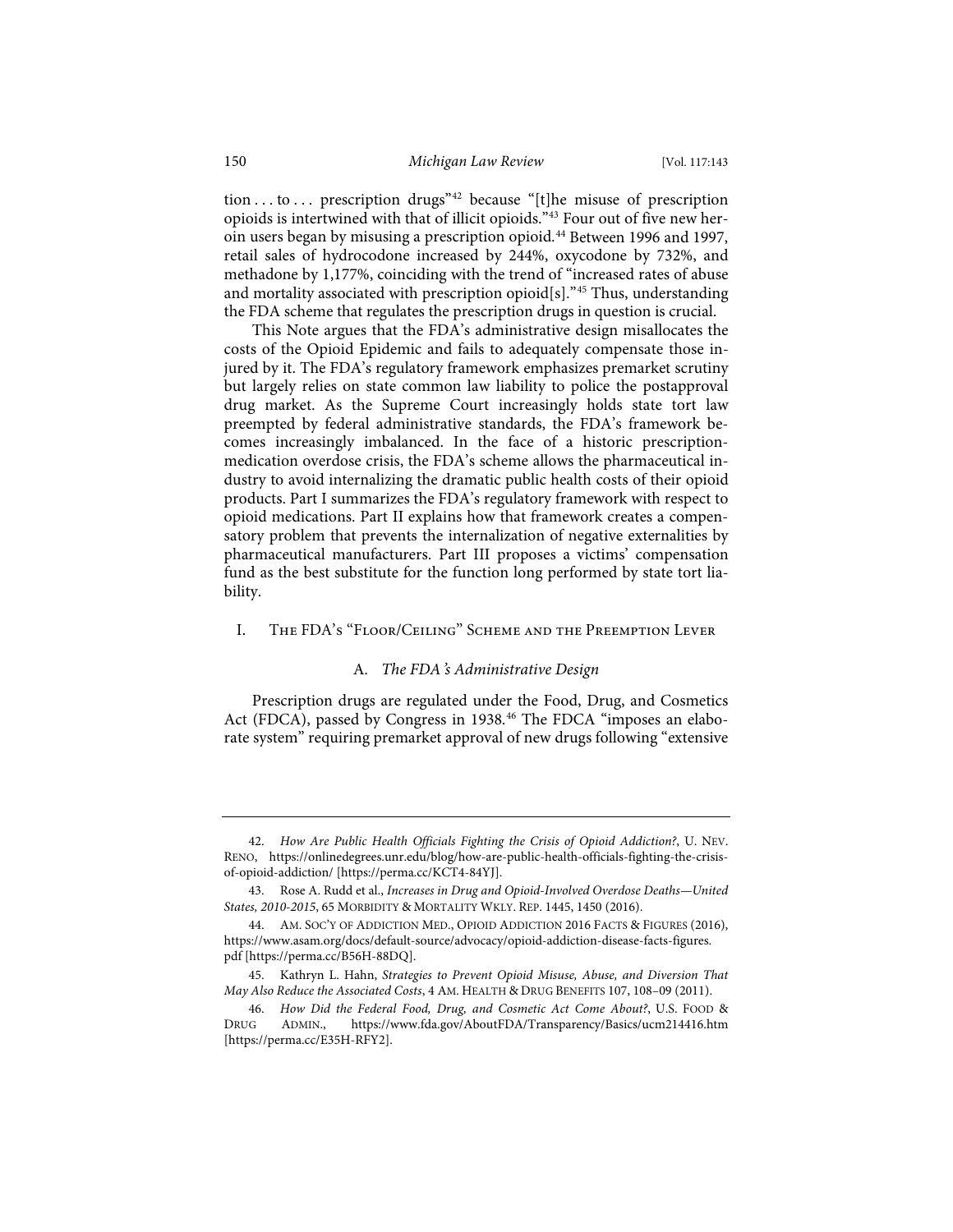testing and stringent risk/benefit analysis."47 The approval process is notoriously onerous.48 The process requires every manufacturer to submit a "New Drug Application" showing data from multiple phases of animal and human preclinical and clinical testing as well as results from a variety of other forms of research and investigation.<sup>49</sup> The burden is on the manufacturer to show by substantial evidence that its drug meets the standard of "safe and effective" under the conditions recommended for its use.<sup>50</sup> Because all drugs have "potential risks, contraindications, . . . and adverse reactions," the approval process also involves a rigorous labeling-approval process to ensure a drug's label "provides doctors information needed to make informed prescribing decisions."51 The FDCA implements a "risk-benefit assessment framework" to determine when a drug poses an acceptable degree of risk in light of its benefits.<sup>52</sup>

That risk–benefit analysis is central to the FDA's regulatory scheme. Quantifying costs is especially challenging when an agency must analyze the risk of injury or death of human beings.<sup>53</sup> But that is the FDA's task every time it evaluates whether a new drug meets the "safe and effective" stand-

49. *See* 21 U.S.C. § 355 (2012); *The FDA's Drug Review Process: Ensuring Drugs Are Safe and Effective*, U.S. FOOD & DRUG ADMIN. (Nov. 24, 2017), https://www.fda.gov/Drugs/ ResourcesForYou/Consumers/ucm143534.htm [https://perma.cc/4E3V-4YBF].

50. *See* § 355.

<sup>47.</sup> Catherine T. Struve, *The FDA and the Tort System: Postmarketing Surveillance, Compensation, and the Role of Litigation*, 5 YALE J. HEALTH POL'Y L. & ETHICS 587, 587 (2005). *See generally* Federal Food, Drug, and Cosmetic Act, 21 U.S.C. §§ 351–60 (2012) (providing the premarket approval requirements for drugs and devices).

<sup>48.</sup> In President Trump's first Joint Address to Congress, he noted that "our slow and burdensome approval process at the Food and Drug Administration keeps too many advances . . . from reaching those in need." *Remarks by President Trump in Joint Address to Congress*, WHITE HOUSE (Feb. 28, 2017), https://www.whitehouse.gov/the-press-office/2017/02/28/ remarks-president-trump-joint-address-congress [https://perma.cc/42UW-4NR9]; *see also Big Pharma's Gripes About the FDA*, ECONOMIST (July 1, 2011), https://www.economist.com/ blogs/schumpeter/2011/07/cancer-drugs [https://perma.cc/KD2A-XGGV] ("Talk to anyone in the pharmaceutical industry . . . and within three minutes Mr. Pharma will start griping about . . . the FDA's approval process . . . .").

<sup>51.</sup> David C. Vladeck, *Preemption and Regulatory Failure Risks*, *in* PREEMPTION CHOICE 54, 65 (William W. Buzbee ed., 2009). *See generally* § 355 (establishing procedures for initial drug labeling and labeling revisions).

<sup>52. § 355;</sup> Marcia Boumil, *FDA Approval of Drugs and Devices: Preemption of State Laws for "Parallel" Tort Claims*, 18 J. HEALTH CARE L. & POL'Y 1, 4 (2015) ("The FDA employs a standard stating that the drugs' 'probable therapeutic benefits must outweigh its risk of harm.'"); JAMIE WILKINS PARKER, U.S. FOOD & DRUG ADMIN., RISK MANAGEMENT IN THE UNITED STATES (2013), https://www.fda.gov/downloads/drugs/resourcesforyou/ healthprofessionals/ucm473163.pdf [https://perma.cc/6GS4-HHQE]; U.S. FOOD & DRUG ADMIN., STRUCTURED APPROACH TO BENEFIT-RISK ASSESSMENT IN DRUG REGULATORY DECISION-MAKING (2013), https://www.fda.gov/downloads/forindustry/userfees/prescription druguserfee/ucm329758.pdf [https://perma.cc/QZ6E-VDYB].

<sup>53.</sup> *See* Lewis A. Kornhauser, *The Value of Life*, 38 CLEV. ST. L. REV. 209 (1990). *See generally* GUIDO CALABRESI & PHILIP BOBBITT, TRAGIC CHOICES (1978).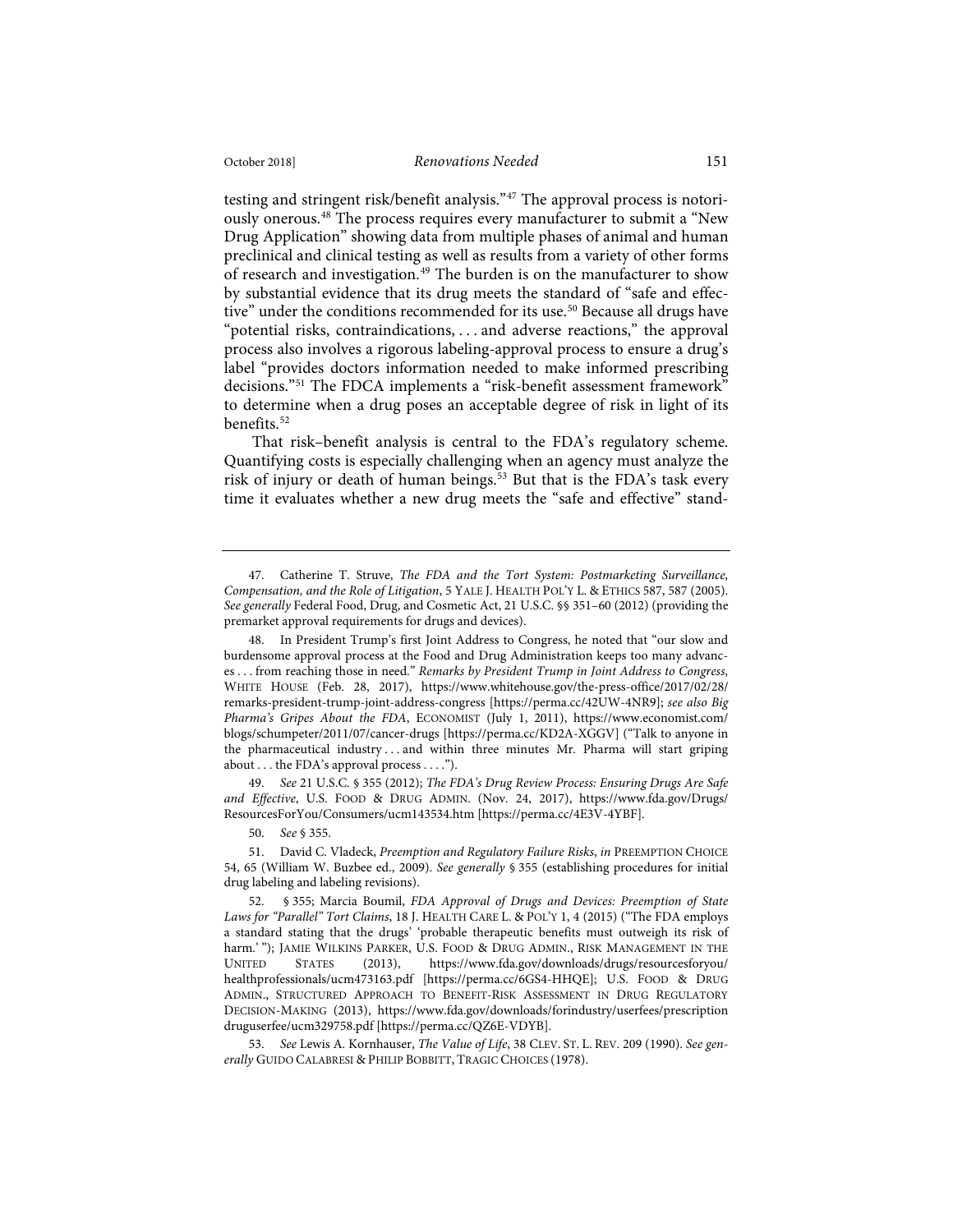ard.54 A drug is never entirely risk free, so warning labels are crucial.55 An approved warning label informs doctors and patients about the risks they assume in prescribing and taking a drug respectively.<sup>56</sup> When a label is inaccurate or incomplete, or when a drug is marketed for nonapproved uses, the manufacturer can face liability under the FDCA for "misbranding."57 That potential penalty incentivizes manufacturers to update a drug's warning label for risks that arise following approval using the "Changes Being Effected" (CBE) process.58 The FDA primarily relies on manufacturers supplying information through the CBE process to detect postmarket risks.<sup>59</sup> By the FDA's own account, "[s]ignificant, but substantially fewer, resources are devoted to postmarketing surveillance and risk assessment activities" compared to premarket approval.<sup>60</sup>

This raises the question of who bears the "costs" of a system built on cost-benefit analysis. The FDCA does not include any private right of action or other remedy for consumers injured by unforeseen risks.<sup>61</sup> The Supreme Court interpreted this omission as Congress's determination "that widely

56. MARY E. KREMZNER & STEVEN F. OSBORNE, U.S. FOOD & DRUG ADMIN., AN INTRODUCTION TO THE IMPROVED FDA PRESCRIPTION DRUG LABELING 50, https://www.fda. gov/downloads/training/forhealthprofessionals/ucm090796.pdf [https://perma.cc/QV9Q-B4XR].

57. *See* §§ 331(a), 333(a), 352(a); *see also* 21 C.F.R. § 201.1 (2017) (further defining "misbranded" under the FDCA).

58. *See* 21 U.S.C. § 356(a) (2012); 21 C.F.R. § 314.70 (2017); *see also* Stacey B. Lee, PLIVA v. Mensing*: Generic Consumers' Unfortunate Hand*, 12 YALE J. HEALTH POL'Y L. & ETHICS 209, 242–43 (2012) ("The potential damage awards from state failure-to-warn litigation provides drug manufacturers with incentives to quickly provide full and clear information to physicians and the FDA that otherwise may not come to light."); FOOD & DRUG ADMIN., GUIDANCE FOR INDUSTRY: CHANGES TO AN APPROVED NDA OR ANDA, https://www.fda.gov/ downloads/drugs/guidancecomplianceregulatoryinformation/guidances/ucm077097.pdf [https://perma.cc/JL9D-AC9T].

59. *See* Supplemental Applications Proposing Labeling Changes for Approved Drugs and Biological Products, 78 Fed. Reg. 67,985, 67,986–88 (Nov. 13, 2013) (to be codified at 21 C.F.R. pts. 314, 601) ("Application holders also must comply with requirements for other postmarketing reports . . . . These requirements include submission of an annual report (including a brief summary of significant new information from the previous year that might affect the safety, effectiveness, or labeling of the drug product, and a description of actions the applicant has taken or intends to take as a result of this new information) and, if appropriate, proposed revisions to product labeling . . . ."); Lee, *supra* note 58, at 250–52.

60. TASK FORCE ON RISK MGMT., FOOD & DRUG ADMIN., *supra* note 54, at 29–30.

61. Wyeth v. Levine, 555 U.S. 555, 574 (2009) ("Congress did not provide a federal remedy for consumers harmed by unsafe or ineffective drugs in the 1938 statute or in any subsequent amendment.").

<sup>54.</sup> *See* TASK FORCE ON RISK MGMT., FOOD & DRUG ADMIN., MANAGING THE RISKS FROM MEDICAL PRODUCT USE 29–30 (1999) ("The Agency establishes and enforces product quality standards intended to prevent defective products from reaching the market . . . The majority of FDA program resources are devoted to premarketing scientific risk identification and assessment and approval or nonapproval.").

<sup>55.</sup> Vladeck, *supra* note 51, at 65.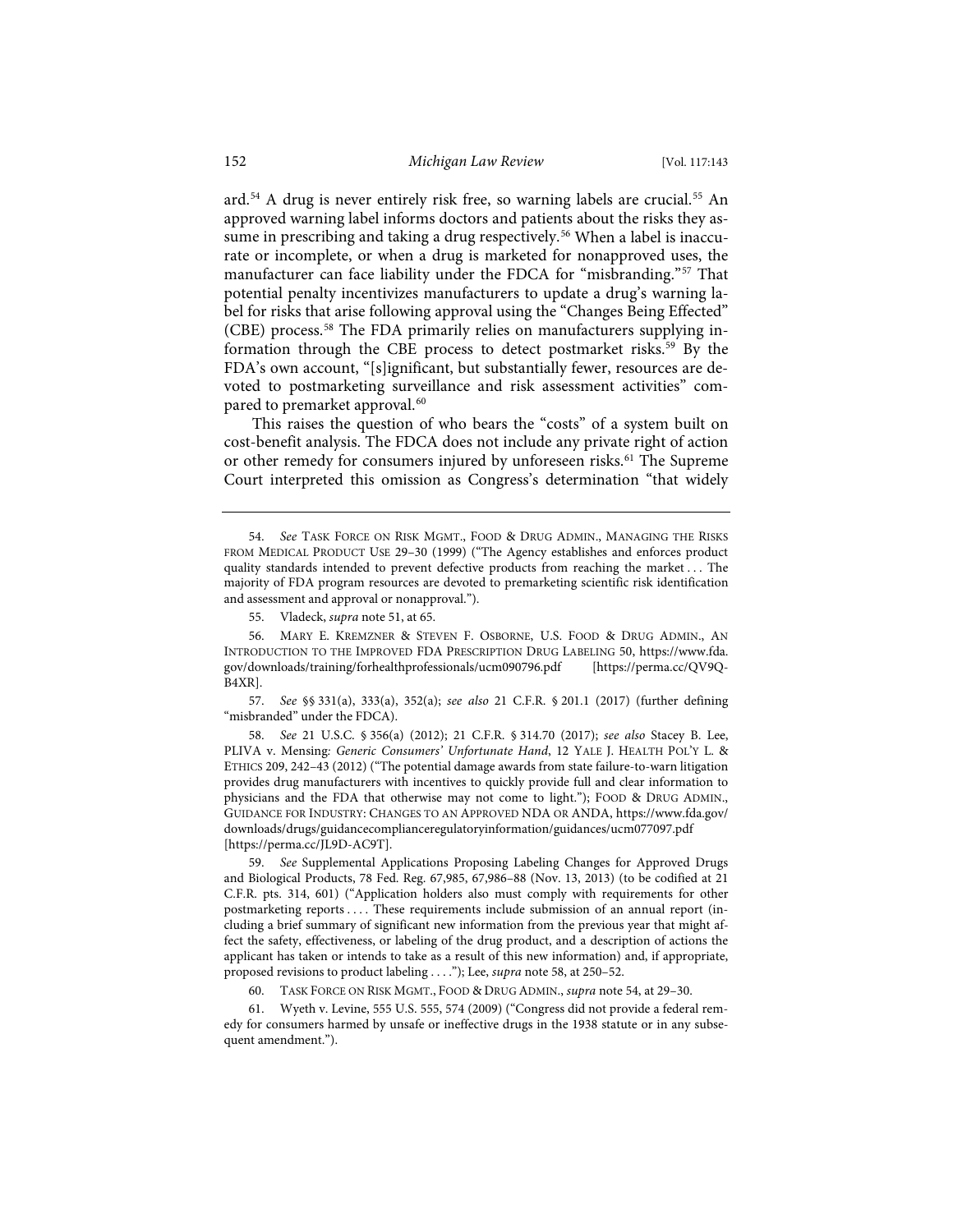available state rights of action provide[] appropriate relief for injured consumers" in part because "state-law remedies further consumer protection by motivating manufacturers to produce safe and effective drugs and to give adequate warnings."62

The FDCA framework was therefore designed as a "floor" of oversight and regulation, where state common law liability provided the complementary "ceiling." This model of regulation takes advantage of the layers of redundant governance: "[T]he federal government sets a minimum required level of stringent protection, and states, local governments, and common law regimes can lead to even more protective results."63 The preservation of state common law liability "creates ongoing private incentives to challenge the status quo," a "particularly valuable antidote[] to complacency and ineffective regulation."64 But when common law liability lurks in the background of an industry's compliance with a complex federal scheme, regulated entities face increased uncertainty and expenditure.<sup>65</sup> These competing interests of consumer protection and regulatory efficiency are balanced between the FDCA's floor and ceiling.

## B*. The Role of Preemption and the Shifting Balance*

The constitutional doctrine of preemption is a lever for optimizing this balance between consumer protection and regulatory efficiency. Preemption arises out of the Supremacy Clause.<sup>66</sup> Because "federal law reigns supreme," it "preempts any conflicting law or law that federal legislation deems preempted."67 Preemption can be "based on an express or implied legislative or regulatory determination."68 Express preemption clauses speak for themselves, while implied preemption is broken into three main categories.<sup>69</sup> The three categories of implied preemption are as follows: "Field" preemption, where the federal government intentionally or effectively has exclusive authority to "occupy the field" alone (such as issues of foreign affairs); $70$  and

<sup>62.</sup> *Id.*; *see also id.* at 567 ("As it enlarged the FDA's powers to protect the public health and assure the safety, effectiveness, and reliability of drugs, Congress took care to preserve state law." (citations omitted) (quoting Drug Amendments of 1962, Pub. L. No. 87-781, 76 Stat. 780, 780)).

<sup>63.</sup> William W. Buzbee, *Federal Floors, Ceilings, and the Benefits of Federalism's Institutional Diversity*, *in* PREEMPTION CHOICE, *supra* note 51, at 104.

<sup>64.</sup> *Id.* at 114.

<sup>65.</sup> Additional expense and uncertainty result from the need for state-by-state analysis of variable common law tort standards and the injection of a jury's judgment. *See id.*

<sup>66.</sup> U.S. CONST. art. VI, cl. 2.

<sup>67.</sup> William W. Buzbee, *Introduction* to PREEMPTION CHOICE, *supra* note 51, at 1.

<sup>68.</sup> Barbara L. Atwell, *Products Liability and Preemption: A Judicial Framework*, 39 BUFF. L. REV. 181, 183 (1991).

<sup>69.</sup> *Id.* at 183–86.

<sup>70.</sup> *See* English v. Gen. Elec. Co., 496 U.S. 72, 79 (1990) (quoting Rice v. Santa Fe Elevator Corp., 331 U.S. 218, 230 (1947)) (noting that a field can be preempted when the federal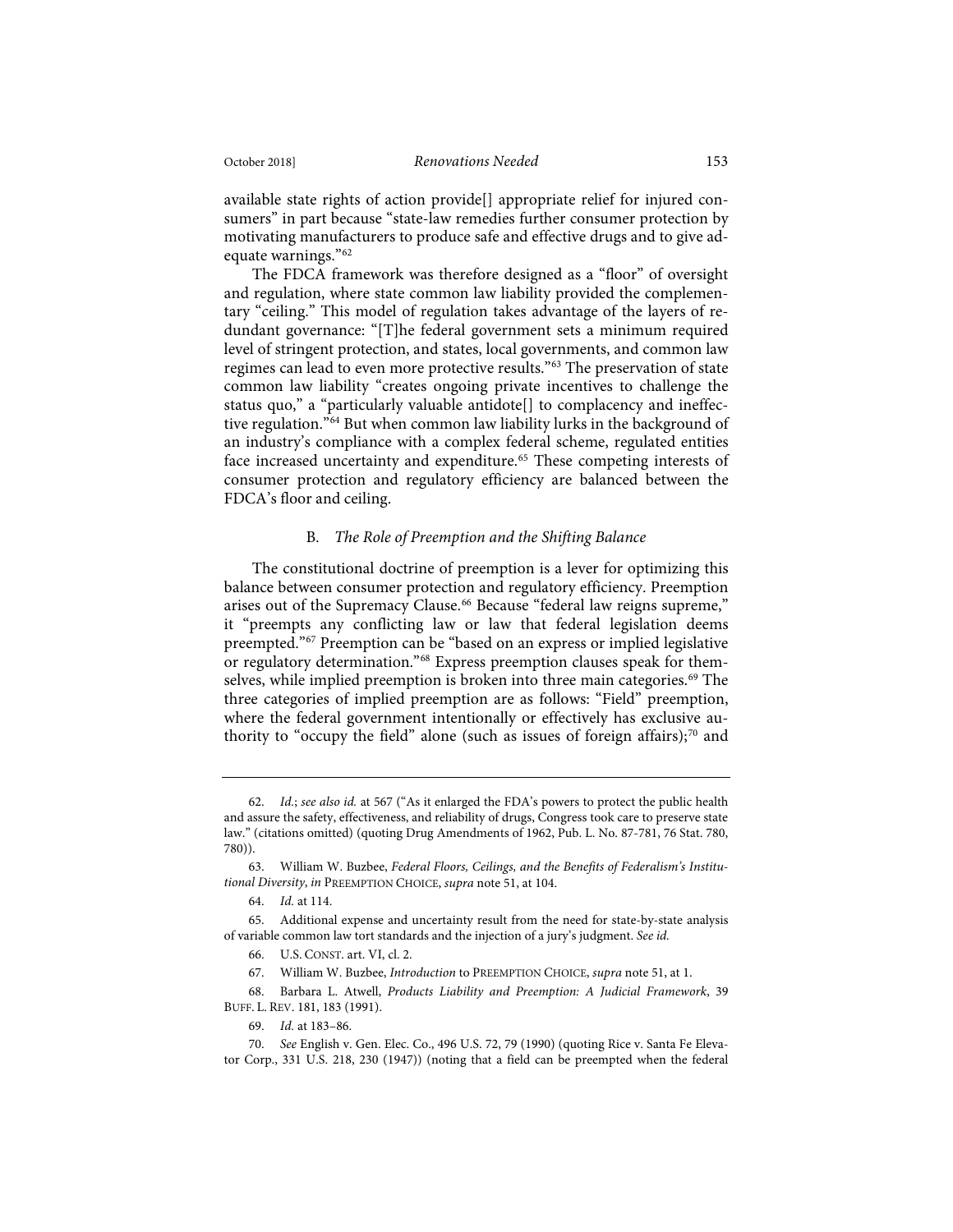two kinds of "conflict" preemption: where complying with both state and federal law at once is "physically impossible" (such as a federal regulation imposing one standard that is directly at odds with a state standard); $71$  and where state law poses a sufficient "obstacle" to fulfilling Congress's intent (such as a state imposing additional regulation in an interfering manner on top of existing federal requirements).<sup>72</sup>

In a floor/ceiling model, the degree to which federal standards preempt common law liability sets the height of the regulatory ceiling. As the contemporary administrative state expands, "it is not surprising that federal preemption has become an increasingly popular defense."<sup>73</sup> A regulated entity, such as a pharmaceutical manufacturer, might argue that its compliance with the FDCA regulatory framework preempts concurrent state common law liability.74 The FDCA's regulation of drugs, however, includes no express preemption clause (unlike its section on medical devices).<sup>75</sup> And for nearly all of the FDCA's history, courts and the FDA did not take the position that multilayered pharmaceutical regulation amounted to an implied preemption.<sup>76</sup>

In recent years though, the FDA's stance on preemption has shifted. In 2006, without prior warning, the FDA "slipped a preemptive statement into

regulatory scheme is "so pervasive as to make reasonable the inference that Congress left no room for the States to supplement it"). Field preemption can also apply to areas where the federal interest is dominant, regardless of the extent of regulation. *See, e.g.*, Hines v. Davidowitz, 312 U.S. 52, 62 (1941) ("[T]he supremacy of the national power in the general field of foreign affairs . . . is made clear by the Constitution.").

<sup>71.</sup> *See, e.g.*, Fla. Lime & Avocado Growers, Inc. v. Paul, 373 U.S. 132, 142–43 (1963) ("A holding of federal exclusion of state law is inescapable . . . where compliance with both federal and state regulations is a physical impossibility for one engaged in interstate commerce." (citations omitted)).

<sup>72.</sup> *See, e.g.*, Arizona v. United States, 567 U.S. 387, 402–03 (2012) (holding that Arizona law authorizing police to inspect a person's immigration status posed an obstacle to federal immigration law).

<sup>73.</sup> Atwell, *supra* note 68, at 181.

<sup>74.</sup> *See* W. Kip Viscusi et al., *Deterring Inefficient Pharmaceutical Litigation: An Economic Rationale for the FDA Regulatory Compliance Defense*, 24 SETON HALL L. REV. 1437, 1438 (1994) ("[T]ort liability is generally inappropriate in cases where manufacturers have complied with the FDCA.").

<sup>75.</sup> John C.P. Goldberg & Benjamin C. Zipursky, *The Supreme Court's Stealth Return to the Common Law of Torts*, 65 DEPAUL L. REV. 433, 451 (2016) ("To be sure, the FDCA, unlike the MDA, contained no express preemption provision.").

<sup>76.</sup> *See* Wyeth v. Levine, 555 U.S. 555, 567 (2009) ("The 1962 amendments added a saving clause, indicating that a provision of state law would only be invalidated upon a 'direct and positive conflict' with the FDCA. Consistent with that provision, state common-law suits continued 'unabated despite . . . FDA regulation.' " (citation omitted) (quoting Drug Amendments of 1962, Pub. L. No. 87-781, § 202, 76 Stat. 780, 793 (codified at 21 U.S.C. § 301 (2016)), and Riegel v. Medtronic, Inc., 552 U.S. 310, 340 (2008) (Ginsburg, J., dissenting))).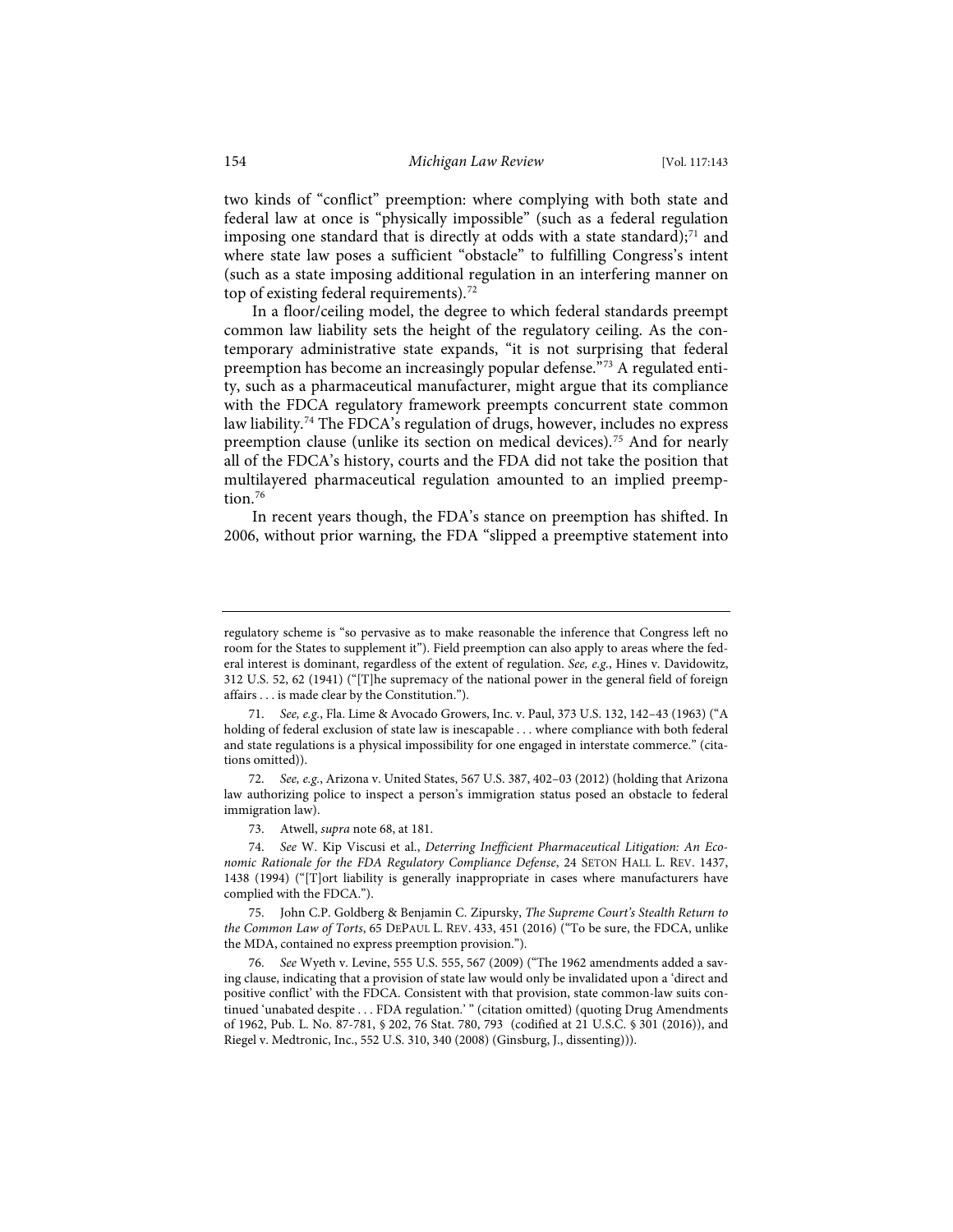the preamble of its rulemaking on the format of prescription drug labels."77 The preamble stated a new interpretation of the FDA's regulatory scheme as establishing both floor *and* ceiling, a dramatic departure from the FDCA's historical interpretation.78

Initially, the Supreme Court rebuffed this logic. In the 2009 landmark case *Wyeth v. Levine*, the Court was not swayed by the FDA's changed stance.79 In a decision hailed as "one of the most important Supreme Court victories for consumers in many years,"80 the Court rejected a pharmaceutical manufacturer's impossibility preemption defense that argued the "FDCA establishes both a floor and a ceiling for drug regulation."81 The Court held that a state law failure-to-warn claim against a brand-name pharmaceutical manufacturer, whose drug caused the plaintiff to lose an arm to gangrene, was not preempted by the FDA's approval of the drug's warning label.<sup>82</sup> The Court reasoned that it was not "impossible" to comply with both federal and state standards because the manufacturer could update its warning label using the CBE process.83

The Supreme Court's subsequent decisions, however, undermined *Wyeth* and embraced preemption of state law in most pharmaceutical litigation. In 2011 and 2013, the Court expanded impossibility preemption in *PLIVA, Inc. v. Mensing*<sup>84</sup> and in *Mutual Pharmaceutical Co. v. Bartlett*. <sup>85</sup> Those cases involved generic drugs, as opposed to the brand-name drug at issue in *Wyeth*. <sup>86</sup> In 2016, generic drugs accounted for nearly 90 percent of prescriptions dispensed.<sup>87</sup> Under the FDCA, a generic drug manufacturer cannot unilater-

- 84. 564 U.S. 604 (2011) (plurality opinion in part).
- 85. 570 U.S. 472 (2013).
- 86. *Bartlett*, 570 U.S. at 475; *Mensing*, 564 U.S. at 609.

<sup>77.</sup> Nina A. Mendelson, *A Presumption Against Agency Preemption*, 102 NW. U. L. REV. 695, 703 (2008) (referring to Requirements on Content and Format of Labeling for Human Prescription Drug and Biological Products, 71 Fed. Reg. 3922, 3934 (Jan. 24, 2006) (codified at 21 C.F.R. pts. 201, 314, 601 (2017))).

<sup>78.</sup> Requirements on Content and Format of Labeling for Human Prescription Drug and Biological Products, 71 Fed. Reg. at 3935.

<sup>79. 555</sup> U.S. at 577 ("[T]he FDA's 2006 preamble does not merit deference [because] the agency finalized the rule . . . without offering States or other interested parties notice or opportunity for comment, articulat[ing] a sweeping position on the FDCA's pre-emptive effect[such that t]he agency's views on state law are inherently suspect in light of this procedural failure.").

<sup>80.</sup> Erwin Chemerinsky, Wyeth *Is Victory for Consumers, Blow to Preemption*, TRIAL, May 2009, at 54, 54.

<sup>81.</sup> *Wyeth*, 555 U.S. at 573–74 (finding the argument inadequate because "all evidence of Congress' purposes is to the contrary").

<sup>82.</sup> *Id.* at 559, 581.

<sup>83.</sup> *Id.* at 570–71 ("[A]s amputations continued to occur, Wyeth could have analyzed the accumulating data and added a stronger warning . . . .").

<sup>87.</sup> *Proportion of Branded Versus Generic Drug Prescriptions Dispensed in the United States from 2005 to 2016*, STATISTA (May 2017), https://www.statista.com/statistics/205042/ proportion-of-brand-to-generic-prescriptions-dispensed/ (on file with the *Michigan Law Review*).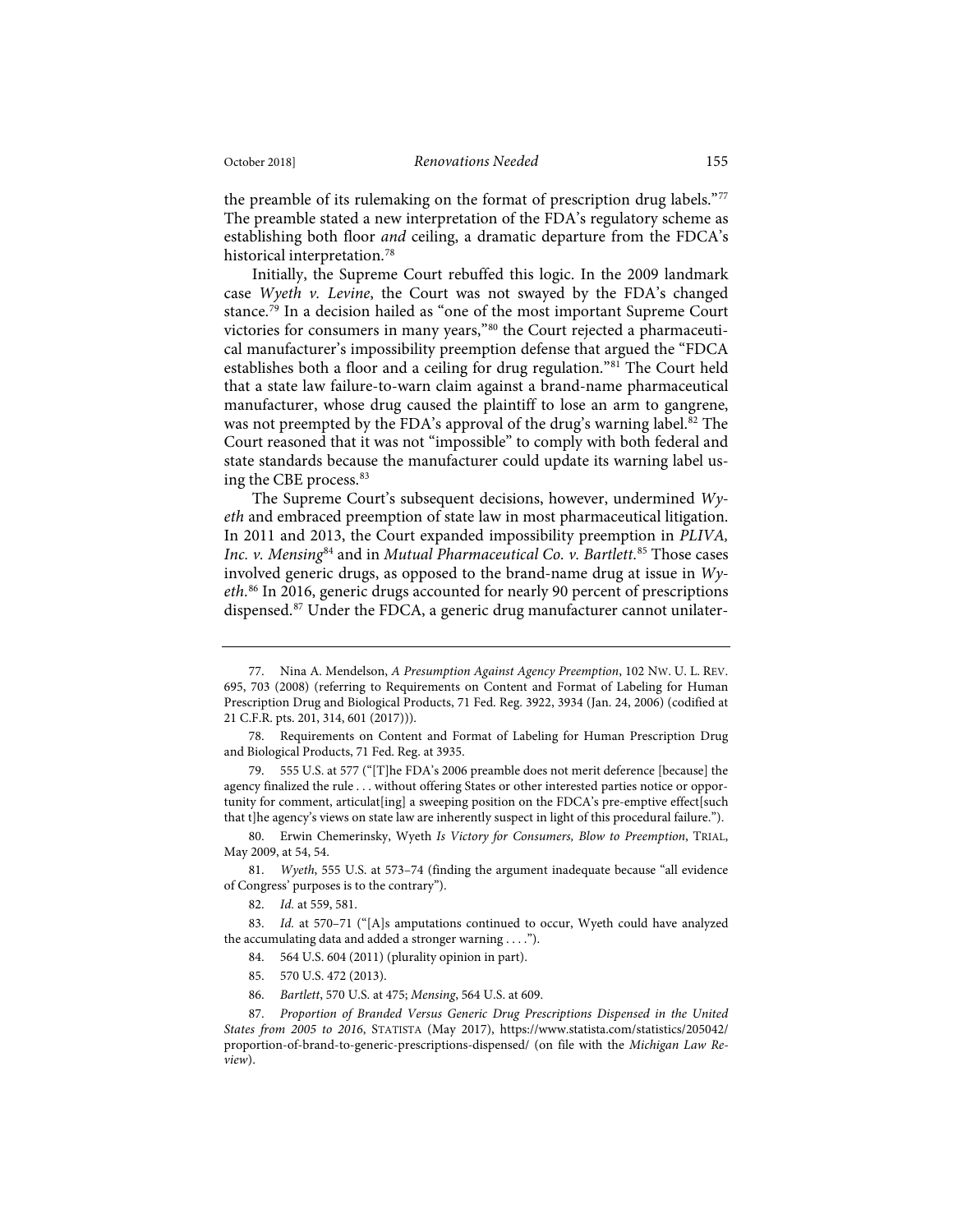ally modify its drug's composition or its warning label using the CBE process, because of the "duty of 'sameness,' " which requires the generic warning label to be identical to the brand-name label.<sup>88</sup> Therefore, the Court held that subjecting a generic manufacturer to both the federal duty of sameness and state tort law liability for a design defect or inadequate warning label amounted to an "impossibility" conflict.<sup>89</sup> The Court reached this conclusion despite the FDA's objections.<sup>90</sup> The agency argued that a generics manufacturer in this position could seek permission "to work toward strengthening the label that applies to both the generic and brand-name" drugs, rather than taking no action at all.<sup>91</sup> Moreover, state law did not require the manufacturer to change the drug's composition or modify its label if the manufacturer simply compensated the injured consumers.<sup>92</sup> Prior to these cases, the "impossibility" category of preemption was reserved for *physical* impossibilities.<sup>93</sup> But here, the Court found impossibility in situations where only the avoidance of *liability* is impossible, a result that Justice Sotomayor characterized as "frankly astonishing."94

The Supreme Court's post-*Wyeth* pharmaceutical preemption decisions amount to a novel application of the doctrine with seismic social policy implications.95 This line of cases immunizes most drug manufacturers from

92. *Bartlett*, 570 U.S. at 514 (Sotomayor, J., dissenting) ("New Hampshire, through its design-defect law, has made a judgment that some drugs . . . should . . . not be sold unless the manufacturer is willing to compensate injured consumers.").

93. *See Amici Curiae* Brief of the Am. Ass'n for Justice & Pub. Justice in Support of Respondent at 6, *Bartlett*, 570 U.S. 472 (No. 12-142) ("[Physical] 'impossibility' can only exist when two statutes impose 'directly conflicting duties'—'as they would, for example, if the federal law said, "you must sell insurance," while the state law said, "you may not." ' But 'physical impossibility' does not exist where state law merely authorizes an action that federal law forbids." (citations omitted) (quoting Barnett Bank of Marion Cty., N.A. v. Nelson, 517 U.S. 25, 31 (1996))).

94. *Bartlett*, 570 U.S. at 514–18 (Sotomayor, J., dissenting) ("[T]he majority . . . finds impossibility where it does not exist by relying on a question-begging assumption that Congress intended for Mutual to have a way to continue selling sulindac without incurring common-law liability.").

95. *See* Brian Wolfman & Anne King, Mutual Pharmaceutical Co. v. Bartlett *and Its Implications*, 82 U.S.L. WK. 667, 669 (2013) ("Whatever one thinks of the Supreme Court's legal analyses in *Wyeth*, *PLIVA*, and *Mutual*, the results of those decisions, taken together, make nonsensical public policy.").

<sup>88.</sup> *Mensing*, 564 U.S. at 613 ("[T]he warning labels of a brand-name drug and its generic copy must always be the same—thus, generic drug manufacturers have an ongoing federal duty of 'sameness.' ").

<sup>89.</sup> *Bartlett*, 570 U.S. at 480 ("In the instant case, it was impossible for Mutual to comply with both its state-law duty . . . and its federal-law duty . . . ."); *Mensing*, 564 U.S. at 618 ("We find impossibility here.").

<sup>90.</sup> *Mensing*, 564 U.S. at 616.

<sup>91.</sup> *Id.*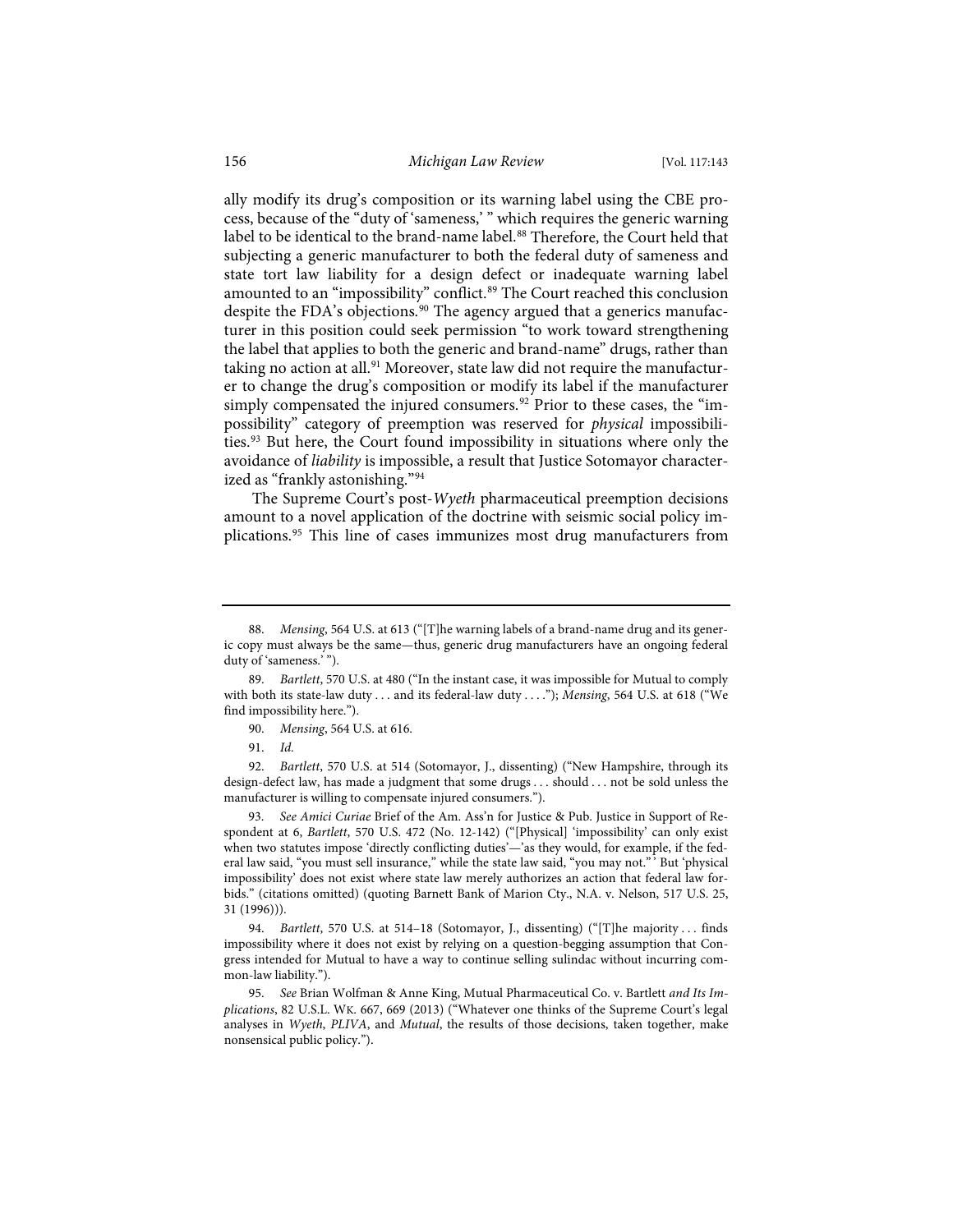state common law liability.<sup>96</sup> Under this regime, when two plaintiffs suffer the same injury from a defective brand-name drug and its generic equivalent, only the former has a claim against the manufacturer.<sup>97</sup> Even the Court acknowledged this outcome "makes little sense" for pharmaceutical consumers,<sup>98</sup> and commentators found the decisions "bizarre."<sup>99</sup> To the pharmaceutical industry, the decisions signaled an increasing preference by the Court for immunizing manufacturers from state common law liability.100 In the face of the Opioid Epidemic, the Supreme Court has severely obstructed a major pathway to remedying consumer injuries and penalizing manufacturers.

## II. The Supreme Court's New Step in Preemption's Doctrinal Thicket Creates a Compensation Problem

By expanding the concept of impossibility preemption, the Supreme Court reduced the essential role of state common law in the FDA's administrative design. This prevents internalization of prescription opioids' externalities and compensation for the injured. The Court's increasing preference for centralized, standard-setting regulation over localized, market-based compensatory torts shelters industry at the expense of consumers. Section II.A contends that the Court's novel preemption analysis marginalizes the tort system's essential role in the FDA's administrative design. Section II.B argues that the remaining federal regulatory scheme is inadequate on its own. Section II.C acknowledges that, even at the proper floor/ceiling balance, torts alone cannot compensate all victims of the Opioid Epidemic.

<sup>96.</sup> *See id.* (stating that the vast majority of prescriptions are for generics, such that "the upshot of *Mutual* and *PLIVA* is that most people harmed by prescription generic drugs have lost their access to the courts").

<sup>97.</sup> *Id.* ("An injured consumer's ability to recover for her injuries from a culpable drug manufacturer depends . . . 'on the happenstance' of whether the consumer's pharmacist dispensed the brand-name or generic version of the drug." (quoting PLIVA, Inc. v. Mensing, 564 U.S. 604, 627 (2011) (Sotomayor, J., dissenting))).

<sup>98.</sup> *Mensing*, 564 U.S. at 625.

<sup>99.</sup> Opinion, *A Bizarre Outcome on Generic Drugs*, N.Y. TIMES (Mar. 23, 2012) http:// www.nytimes.com/2012/03/24/opinion/a-bizarre-outcome-on-generic-drugs.html (on file with the *Michigan Law Review*); *see also* Erwin Chemerinsky, Opinion, *Justice for Big Business*, N.Y. TIMES (July 1, 2013), http://www.nytimes.com/2013/07/02/opinion/justice-for-bigbusiness.html (on file with the *Michigan Law Review*) (characterizing the decisions as part of a trend wherein the Court "closed the courthouse doors to employees, consumers and small businesses seeking remedy for serious injuries").

<sup>100.</sup> *See, e.g.*, James M. Beck, *Bartlett—A Big Win for Preemption*, DRUG & DEVICE L. (June 24, 2013), https://www.druganddevicelawblog.com/2013/06/bartlett-big-win-forpreemption.html [https://perma.cc/84UU-LKV4]; James M. Beck, *Ruminations on Independence and Inaction: Further Implications of Bartlett*, DRUG & DEVICE L. (July 3, 2013), https:// www.druganddevicelawblog.com/2013/07/ruminations-on-independence-and.html [https:// perma.cc/8KAT-MC42].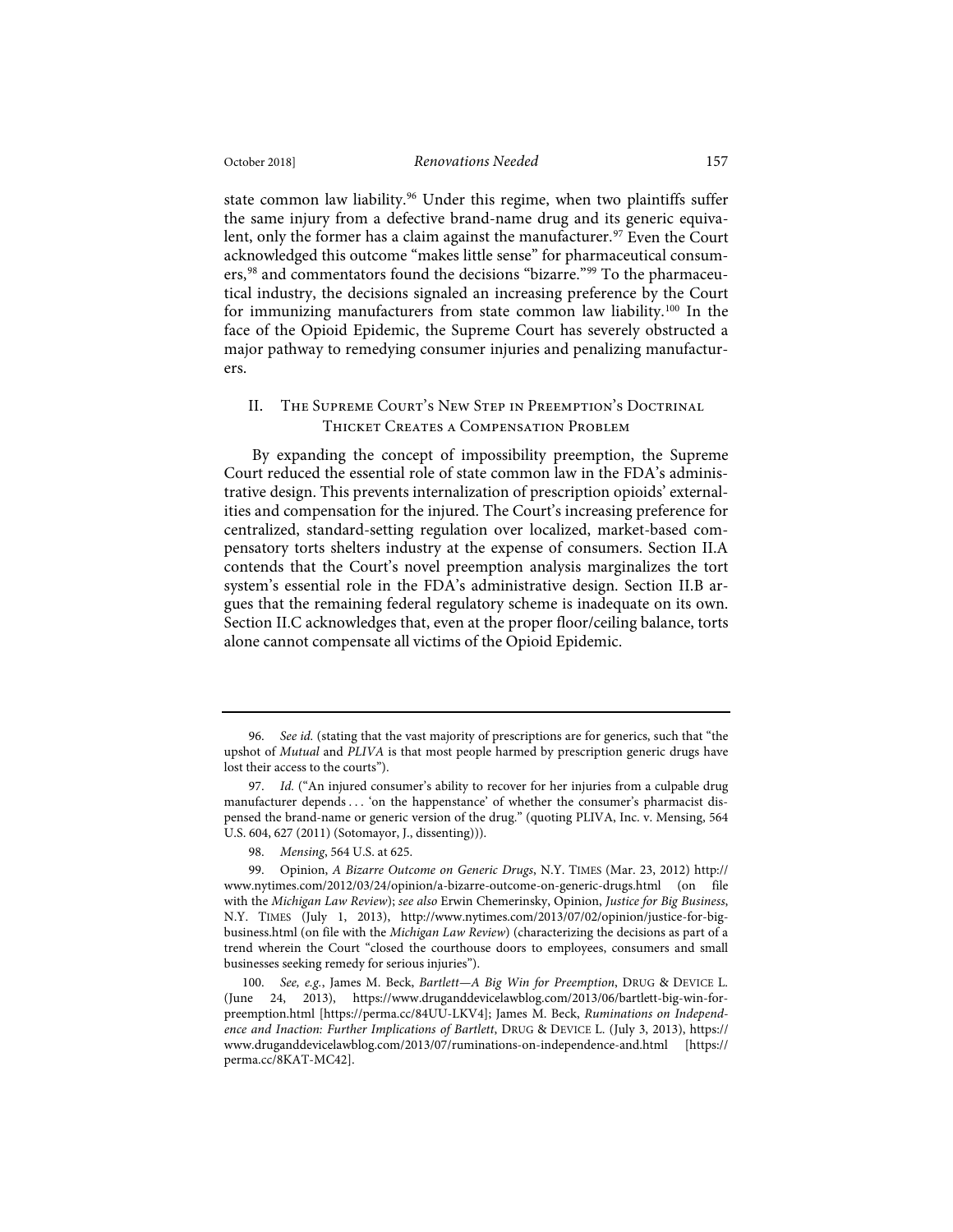#### A*. The Court*'*s Embrace of Preemption Minimizes the Crucial Role of Torts*

The Supreme Court's preemption cases displace the economic functions traditionally performed by the state tort system. After *Mensing* and *Bartlett*, manufacturers of generic drugs are "effectively immunized" from products liability schemes.<sup>101</sup> Given that nearly 90 percent of prescriptions are for generic drugs,<sup>102</sup> this leaves the vast majority of injured patients without a path to economic recovery. Tort liability incentivizes manufacturers to avoid liability by policing their drugs for adverse effects postapproval<sup>103</sup> and then compensates the victims effectively.104 By embracing preemption, the Court has replaced the internalization and compensation that torts provide with the model codes of conduct of the federal administrative state.<sup>105</sup>

The federal regulatory scheme alone cannot perform the same economic functions as parallel tort regulation. Federal regulation "replace[s] the *ex post*, decentralized form of private regulation" that torts provide "with *ex ante*, centralized public administrative rules."106 Because that ex ante determination is premised on a risk-benefit analysis,<sup>107</sup> the injuries that do still occur need to be compensated. The FDA, though, does not compensate the victims of its cost-benefit analyses.<sup>108</sup> Pharmaceutical companies should fill

103. Tyler W. Olson, Note, *The Supreme Court's Overreaching Preemption Interpretation and Its Consequences: Granting Generic Drug Manufacturers Legal Immunity Through "the Duty of Sameness" in* Mutual Pharmaceutical Co. v. Bartlett *and* PLIVA v. Mensing, 12 IND. HEALTH L. REV. 769, 771 (2015).

104. *See* Sprietsma v. Mercury Marine, 537 U.S. 51, 64 (2002) (explaining that "unlike most administrative and legislative regulations," common-law claims "necessarily perform an important remedial role in compensating accident victims"); Struve, *supra* note 47, at 590 ("Empirical data indicate that juries do better than their critics assert at handling technical issues, that juries are not as eager as some think to award damages against business defendants, and that punitive damages are awarded rarely in products liability suits. . . ." (footnotes omitted)).

105. *See* Goldberg & Zipursky, *supra* note 75, at 454 ("[A] judge or jury in a particular tort case. . . [finding] the defendant breached a duty of care by injuring the plaintiff is quite distinct from a state legislature or regulatory body declaring that certain conduct is prohibited or required," just as "a state's maintenance of laws, through which an actor can be held liable to provide redress to an injury-victim . . . is a far cry from state regulation.").

106. *See* Catharine M. Sharkey, *The Administrative State and the Common Law: Regulatory Substitutes or Complements?*, 65 EMORY L.J. 1705, 1710 (2016).

107. *See* U.S. GEN. ACCOUNTING OFFICE, FDA DRUG REVIEW: POST APPROVAL RISKS 1976-1985, at 2–3 (1990), http://archive.gao.gov/d24t8/141456.pdf [https://perma.cc/M2S9- NUMZ] (finding that between 1976 and 1985, 51 percent of FDA-approved drugs had serious unforeseen postapproval risks).

108. *See* Mut. Pharm. Co. v. Bartlett, 570 U.S. 472, 500 (2013) (Sotomayor, J., dissenting) ("Perhaps most significant, state common law provides injured consumers like Karen Bartlett

<sup>101.</sup> Goldberg & Zipursky, *supra* note 75, at 454.

<sup>102.</sup> QUINTILES IMS INST., MEDICINES USE AND SPENDING IN THE U.S. 43 (2017), https:// structurecms-staging-psyclone.netdna-ssl.com/client\_assets/dwonk/media/attachments/590c/ 6aa0/6970/2d2d/4182/0000/590c6aa069702d2d41820000.pdf?1493985952 [https://perma.cc/ S6EC-FVEA].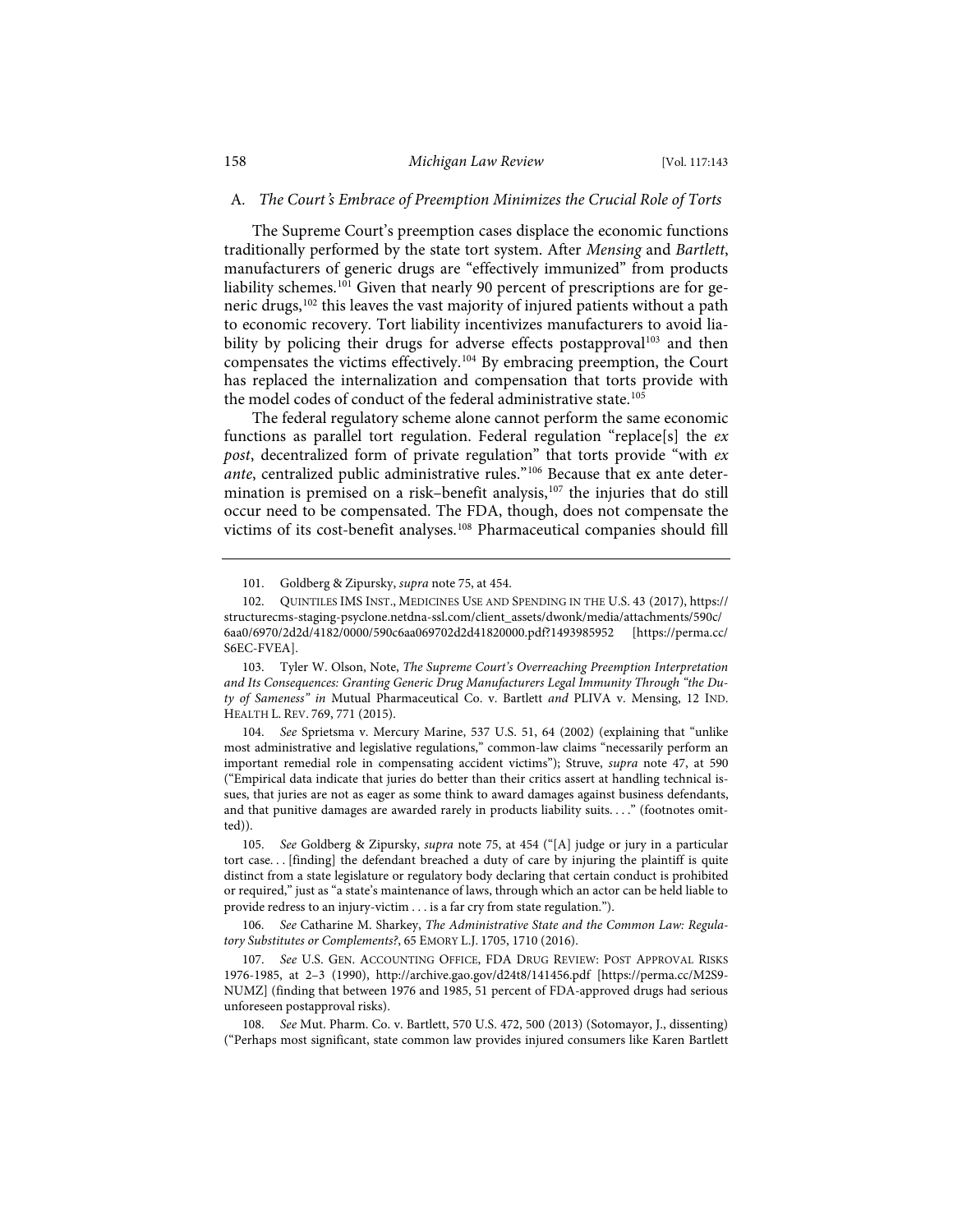that role, as the FDCA imagined, given they are likely the cheapest cost avoider.109 Drug manufacturers "are better able to control product safety" and "possess superior capacity for risk distribution."110 Drug consumers, by contrast, are patients following the instructions of a doctor, and pharmaceutical companies "cultivate and profit from consumer reliance on the safety" of their drugs.<sup>111</sup> That is why the strict-liability common law tort scheme preempted in *Bartlett* was an essential element in the federal regulatory design.<sup>112</sup> Without that compensatory safety net, the manufacturer does not internalize the costs of a drug's harms, and consumers bear the burden. As Judge Calabresi put it, "the pharmaceutical industry's drive for federal preemption would have the effect of imposing direct, centralized, and highlevel decisions as to the value of life and limb" on the FDA approval process.113 Under the FDCA's intended design, "the costs of tort law are . . . borne by the drug companies," but when preemption is applied "costs . . . would be borne, pretty much entirely, by people other than those companies."114 Thus, "[w]ho can doubt that the pharmaceutical companies have, to this extent, an important distributional reason to push for preemption and regulation[?]"<sup>115</sup>

The pharmaceutical industry may argue that the FDA's standards are sufficient, but the role of the torts "ceiling" in the FDCA framework is crucial. Despite the FDA's valuable expertise regarding drug safety and approval,<sup>116</sup> "safety issues plague FDA-approved drugs that remain on the market, as more than 100,000 consumers are killed every year as a consequence of

109. *See* Guido Calabresi & Jon T. Hirschoff, *Toward a Test for Strict Liability in Torts*, 81 YALE L.J. 1055, 1062 (1972) ("The producer is in a position to compare the existing accident costs with the costs of avoiding this type of accident by developing either a new product or a test which would serve to identify the risky .0001 per cent. The consumer, in practice, cannot make this comparison. Relatively, the producer is the cheapest cost avoider, the party best suited to make the cost-benefit analysis and to act upon it."); Olson, *supra* note 103, at 780–81.

110. MARK C. RAHDERT, COVERING ACCIDENT COSTS 90 (1995).

111. *Id.*

113. GUIDO CALABRESI, THE FUTURE OF LAW & ECONOMICS 37–38 (2016) (endnote omitted).

115. *Id.*

with an opportunity to seek redress that is not available under federal law."); Robert L. Rabin, *Keynote Paper: Reassessing Regulatory Compliance*, 88 GEO. L.J. 2049, 2073 (2000) ("Regulatory agencies are not in the business of compensating for accidental harm arising from activities within the ambit of their authority."); *see also* CASS R. SUNSTEIN, THE COST–BENEFIT STATE 55–68 (2002) (discussing how federal agencies regulate via standard setting based on cost/ benefit analyses).

<sup>112.</sup> *See Bartlett*, 570 U.S. at 514 (Sotomayor, J., dissenting) ("Not all products can be made safe for sale with an improved warning or a tweak in design. New Hampshire, through its design-defect law, has made a judgment that some drugs that were initially approved for distribution turn out to be inherently and unreasonably dangerous and should therefore not be sold unless the manufacturer is willing to compensate injured consumers.").

<sup>114.</sup> *Id.* at 39.

<sup>116.</sup> *See, e.g.*, Struve, *supra* note 47, at 591 ("[T]he FDA's expertise gives its views on product safety considerable authority. . . .").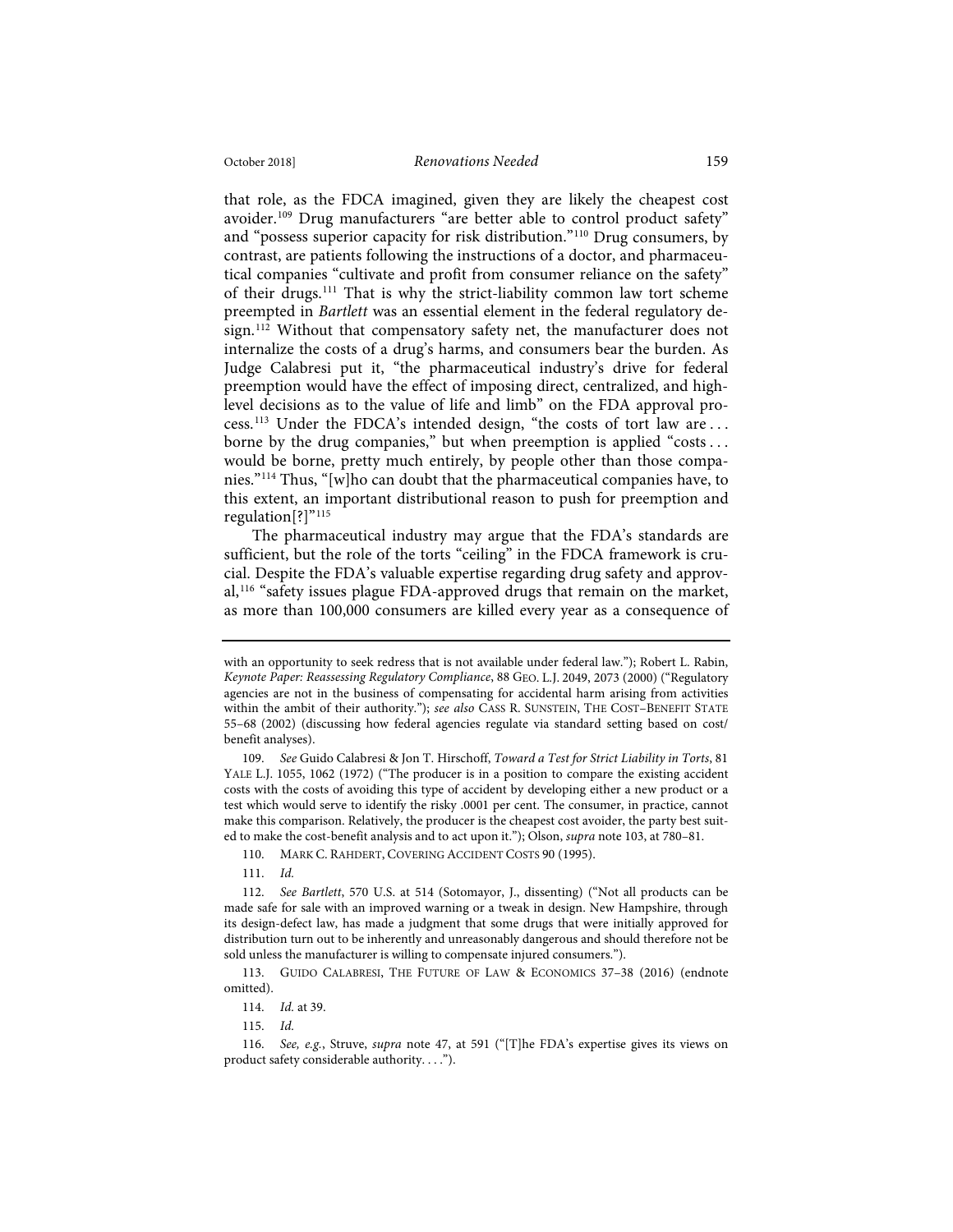medical devices and pharmaceutical use."117 The FDA's inadequacy in this domain is well established.118 It is itself evidence of Congress's "understanding of the limitations of *ex ante* federal regulatory review" and "preservation of a role for state law generally, and common-law remedies specifically."119 The FDA does not independently conduct safety testing when considering approval applications but rather relies upon the manufacturers.<sup>120</sup> Nor does the FDA independently monitor for serious risks which arise postapproval<sup>121</sup> (though it is aware that such problems will arise).122 The FDA instead relies on manufacturers' self-reporting.123 While the FDA has a variety of enforcement tools for policing its postapproval jurisdiction,<sup>124</sup> those mechanisms cannot effectively monitor the entire market.125 Without the specter of common law liability, manufacturers have little incentive to perform these information-generating functions.

<sup>117.</sup> Boumil, *supra* note 52, at 6; *see also Bartlett*, 570 U.S. at 500 (Sotomayor, J., dissenting) ("On its own, even rigorous preapproval clinical testing of drugs is generally . . . incapable of detecting adverse effects that occur infrequently, have long latency periods, or affect subpopulations not included or adequately represented in the studies." (quoting David A. Kessler & David C. Vladeck, *A Critical Examination of the FDA's Efforts to Preempt Failure-to-Warn Claims*, 96 GEO. L.J. 461, 471 (2008))).

<sup>118.</sup> *See, e.g.*, INST. OF MED. OF THE NAT'L ACADS., THE FUTURE OF DRUG SAFETY 4 (2007), https://www.nap.edu/read/11750/chapter/1 [https://perma.cc/B4T5-YSEV] (considering the FDA's drug safety monitoring system, and finding that "FDA . . . and the pharmaceutical industry . . . do not consistently demonstrate accountability and transparency").

<sup>119.</sup> *See Bartlett*, 570 U.S. at 500 (Sotomayor, J., dissenting).

<sup>120.</sup> *See* 21 U.S.C. § 355(b) (2012) (prescribing the FDCA's filing requirements for new drugs); Rabin, *supra* note 108, at 2069 ("Even in the case of a comprehensive regulatory regime like FDA certification of new drugs . . . the burden is on the company to produce evidence in support of its new drug application, and the agency does not conduct its own testing and experimentation." (footnotes omitted)).

<sup>121.</sup> *See Bartlett*, 570 U.S. at 500 (Sotomayor, J., dissenting) ("[T]he FDA, which is tasked with monitoring thousands of drugs on the market and considering new drug applications, faces significant resource constraints that limit its ability to protect the public from dangerous drugs.").

<sup>122.</sup> *See* Rabin, *supra* note 108, at 2077 ("[P]rescription drugs have a dynamic and often unpredictable life *after* regulatory approval" that is "intrinsic to both . . . the nature of the product and the process by which it is approved.").

<sup>123.</sup> *See* 21 C.F.R. § 314.80 (2017) (requiring for the "postmarketing reporting of adverse drug experiences").

<sup>124.</sup> *See Guidance, Compliance, & Regulatory Information*, U.S. FOOD & DRUG ADMIN. https://www.fda.gov/Drugs/GuidanceComplianceRegulatoryInformation/default.htm [https:// perma.cc/5TK3-H34Y]; *Step 5: FDA Post-Market Drug Safety Monitoring*, U.S. FOOD & DRUG ADMIN., https://www.fda.gov/ForPatients/Approvals/Drugs/ucm405579.htm [https:// perma.cc/H5KU-H7M4].

<sup>125.</sup> *See* Struve, *supra* note 47, at 601 (citing an internal FDA survey finding "two-thirds of respondents" were less than fully confident that FDA "adequately monitors the safety of prescription drugs once they are on the market," and stating that "[t]he FDA receives large amounts of data . . . from regulated companies" that "will sometimes be incomplete or lack sufficient detail").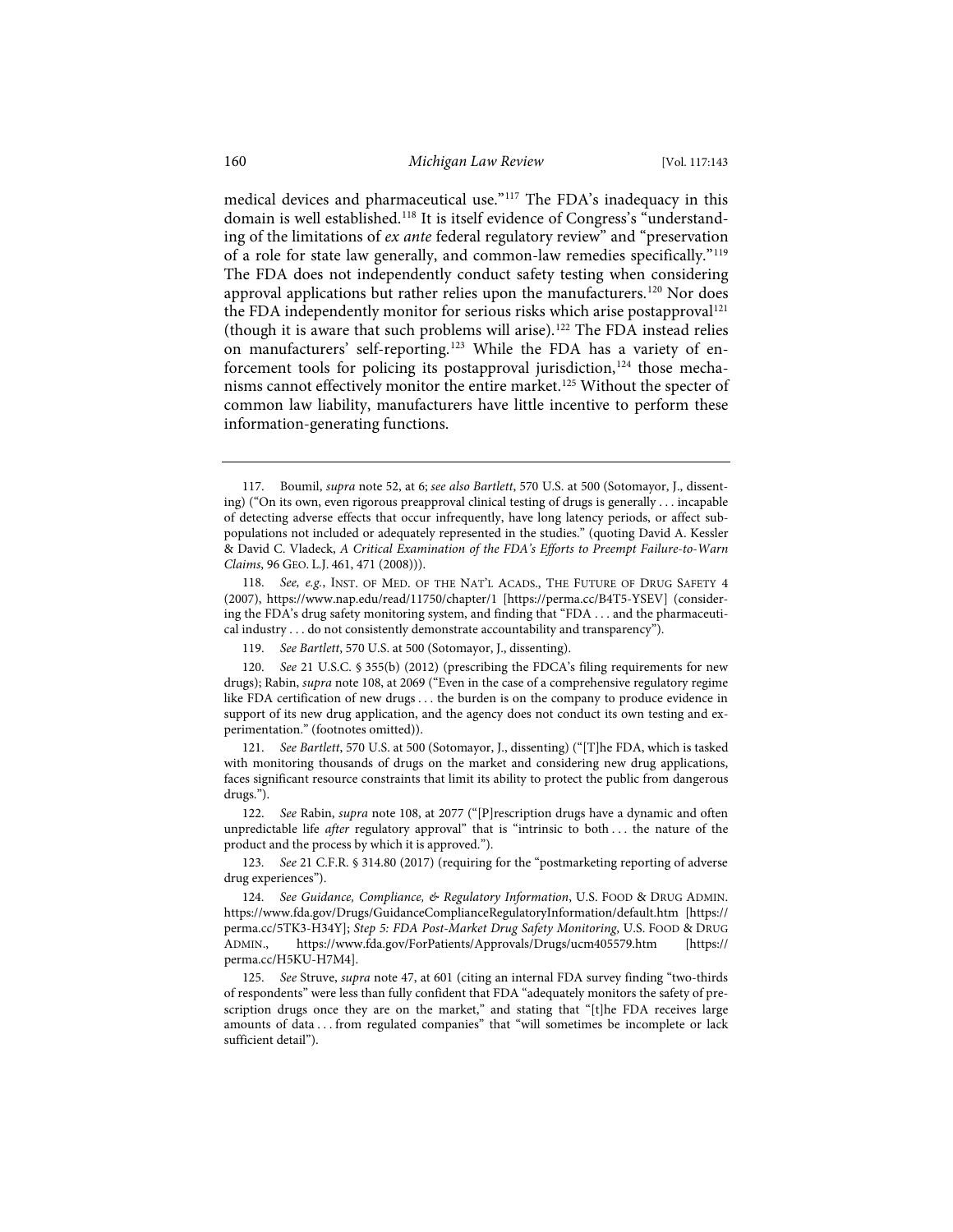## October 2018] *Renovations Needed* 161

#### B*. An Inadequate Regulatory Scheme Remains Post-Preemption*

The Opioid Epidemic presents a prime example of the compensatory problem that results from a lack of incentive to monitor the safety of approved drugs. Though the degree to which the manufacturers of opioids are responsible for the addiction crisis remains uncertain,<sup>126</sup> existing evidence indicates a significant contribution.<sup>127</sup> That evidence has led to an onslaught of litigation against the major opioids manufacturers and distributors.128 So far, several state attorneys general, over sixty counties and municipalities, the Cherokee Nation, multiple labor unions, and private classes of plaintiffs have brought actions.129 The dozens of lawsuits bring varied theories of liability, but they "generally allege the drug companies downplayed the addictive risks of the drugs in order to turn a profit."130 The defendants raise preemption in response.<sup>131</sup>

The lawsuits allege the risk–benefit approval process underestimated the risk of addiction due to industry's obfuscation. Tort liability could allocate the externalities that result from such a miscalculation to the cheapest cost avoider. But market forces in the American healthcare system drive consumers to generic opioids,<sup>132</sup> where common law tort claims are preempted un-

128. *See generally* Andrew Westney, *Opioid Litigation Roundup: An Overview of Major Cases*, LAW360 (Oct. 20, 2017, 9:25 PM), https://www.law360.com/articles/975804 (on file with the *Michigan Law Review*).

<sup>126.</sup> *Opioid Crisis: Are Drug Companies Largely to Blame?*, APP. (July 7, 2017, 10:04 AM), http://www.app.com/story/opinion/columnists/2017/07/07/opioid-abuse-lawsuit-drugcompanies/103493680/ [https://perma.cc/KG89-EFZZ] (interviewing law professor David Noll).

<sup>127.</sup> Harriet Ryan et al., *'You Want a Description of Hell?' Oxycontin's 12-Hour Problem*, L.A. TIMES (May 5, 2016), http://www.latimes.com/projects/oxycontin-part1/ [https:// perma.cc/5WJS-DJY7]; *see* Alana Semuels, *Are Pharmaceutical Companies to Blame for the Opioid Epidemic?*, ATLANTIC (June 2, 2017) https://www.theatlantic.com/business/archive/ 2017/06/lawsuit-pharmaceutical-companies-opioids/529020/ [https://perma.cc/YQG3-4ZSF] (explaining that "[t]here is some significant evidence that pharmaceutical companies may have engaged in some activities that led to the opioid crisis," and citing as an example Purdue Pharma's "12-hour" marketing campaign that led consumers to consume the drug in a manner that induced addiction).

<sup>129.</sup> *Id.*; Robert Storace, *CT Unions Sue Nation's Largest Pharma Companies over Opioids*, CONN. L. TRIB. (Dec. 20, 2017, 11:02 PM), https://www.law.com/ctlawtribune/sites/ctlaw tribune/2017/12/19/4-connecticut-union-locals-file-suit-against-nations-largestpharmaceutical-companies/ [https://perma.cc/UU6F-JVYM].

<sup>130.</sup> Westney, *supra* note 128; Emily Field, *Pharma Cos., States Battle over Opioid Litigation Transfer*, LAW360 (Oct. 24, 2017, 7:20 PM), https://www.law360.com/articles/977356 (on file with the *Michigan Law Review*).

<sup>131.</sup> *See, e.g.*, Jef Feeley & Jared S. Hopkins, *Ohio's Opioid Suit Should Be Thrown Out, Purdue Pharma Argues*, BLOOMBERG (Sept. 9, 2017, 3:14 PM), https://www.bloomberg.com/ news/articles/2017-09-09/ohio-s-opioid-suit-should-be-thrown-out-purdue-pharma-argues [https://perma.cc/23CJ-SYRU] (quoting Purdue's attorneys who argued that a preemption defense justifies the Ohio lawsuit's dismissal).

<sup>132.</sup> Michelle Andrews, *Medicare Drug Plans Favor Generic Opioids over Those Designed to Avoid Abuse, Study Finds*, PBS (June 12, 2015, 12:52 PM), http://www.pbs.org/newshour/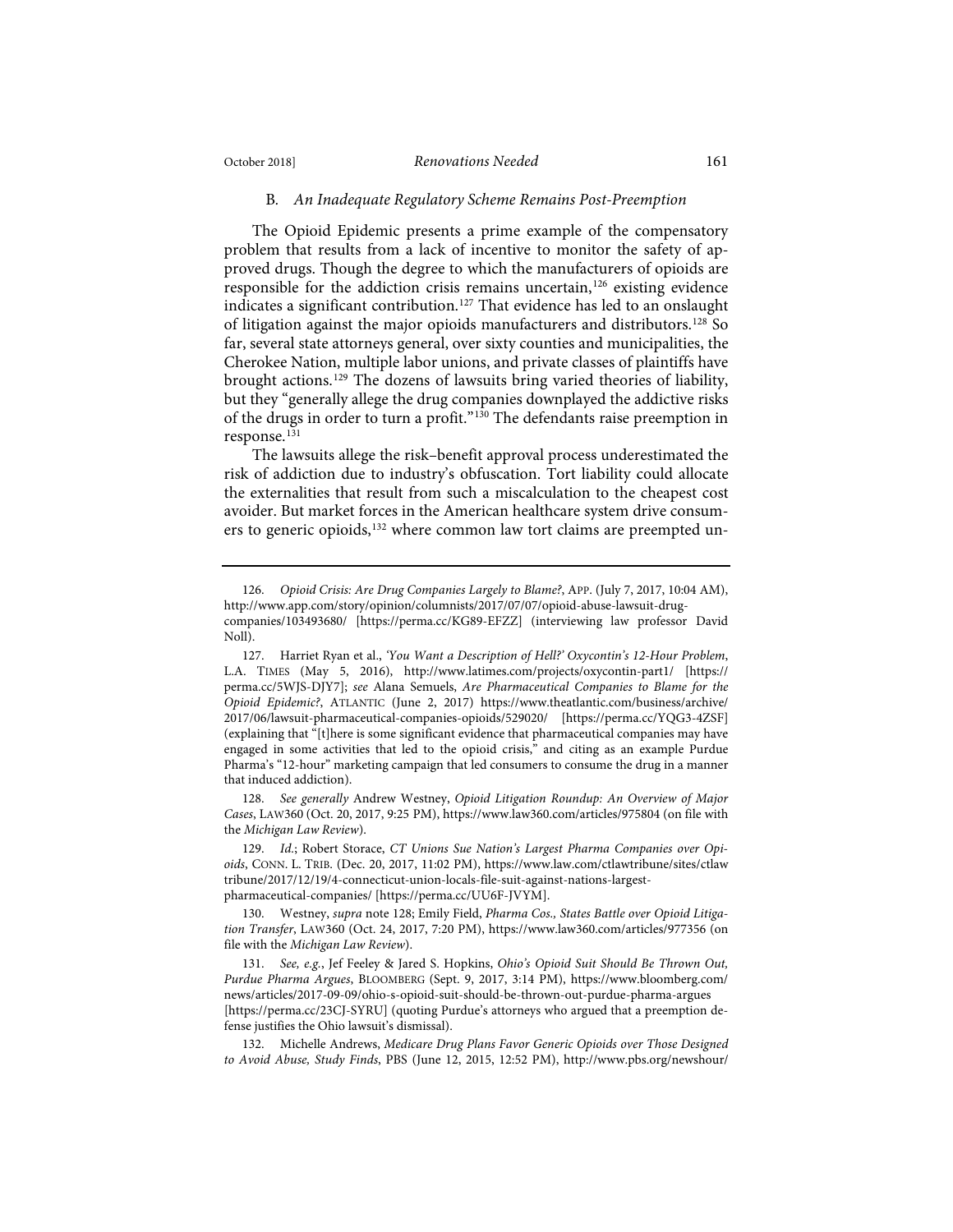## 162 *Michigan Law Review* [Vol. 117:143

der *Mensing* and *Bartlett*. <sup>133</sup> Indeed, the defendants in the opioid litigations have already raised blanket preemption defenses.<sup>134</sup> Consumers often play no role in the decision between a generic or brand-name drug that ends up impeding their path to recovery.<sup>135</sup> Moreover, the preempted plaintiffs tend to be disproportionately low income and more likely to lack access to alternative remedies.136

## C. *Torts Alone Cannot Adequately Compensate the Victims of the Opioid Epidemic*

Restoring the balance between federal regulation and state common law liability in the FDCA's design would provide a remedy for at least some victims of this epidemic. That said, merely overruling *Mensing* and *Bartlett* would not provide a comprehensive solution. The vastness of the Opioid Epidemic makes assigning responsibility for the fallout challenging, in both a moral and legal sense. The crisis has been shaped by the actions (and inactions) of virtually every stakeholder involved in supplying prescription pain-

rundown/medicare-drug-plans-favor-generic-opioids-designed-avoid-abuse-study-finds/

<sup>[</sup>https://perma.cc/M3LG-XAZN] ("Medicare drug plans are cutting back on coverage for a specially designated type of painkiller that deters abuse in favor of cheaper generics that don't have the same deterrent qualities, a new study found."); *see supra* note 87 and accompanying text; *see also* Katie Thomas & Charles Ornstein, *Amid Opioid Crisis, Insurers Restrict Pricey, Less Addictive Painkillers*, N.Y. TIMES (Sept. 17, 2017), https://www.nytimes.com/2017/09/17/ health/opioid-painkillers-insurance-companies.html (on file with the *Michigan Law Review*) ("At a time when the United States is in the grip of an opioid epidemic, many insurers are limiting access to pain medications that carry a lower risk of addiction or dependence, even as they provide comparatively easy access to generic opioid medications.").

<sup>133.</sup> *See* James M. Beck, *Generic Drug Preemption Scorecard*, DRUG & DEVICE L. (Sept. 20, 2011), https://www.druganddevicelawblog.com/2011/09/generic-drug-preemptionscorecard.html [https://perma.cc/J2XQ-D9KJ].

<sup>134.</sup> *See* Max Kennerly, *Stacking the Deck Against Opioid Plaintiffs*, LAW360 (Oct. 24, 2017, 11:03 AM), https://www.law360.com/articles/977446/ (on file with the *Michigan Law Review*); Nate Raymond, *U.S. State, Local Government Lawsuits over Opioids Face Uphill Battle*, REUTERS (June 2, 2017, 7:08 AM), http://www.reuters.com/article/us-ohio-opioids-lawsuitanalysis/u-s-state-local-government-lawsuits-over-opioids-face-uphill-battle-idUSKBN18 T1H4 [https://perma.cc/9TMN-3A5M] (quoting corporate defense attorneys explaining that the FDA's regulation is the biggest obstacle to opioid litigation against manufacturers).

<sup>135.</sup> Frequently the prescribing physician, or even the pharmacist, decides whether a patient will receive the generic or brand-name drug. *See* PLIVA, Inc. v. Mensing, 564 U.S. 604, 625 (2011) ("Had [plaintiffs] taken Reglan, the brand-name drug prescribed by their doctors, *Wyeth* would control and their lawsuits would not be pre-empted. But because pharmacists, acting in full accord with state law, substituted generic metoclopramide instead, federal law pre-empts these lawsuits.").

<sup>136.</sup> *See* Chen-Sen Wu, *Distributive Justice in Pharmaceutical Torts: Justice Where Justice Is Due?*, 69 L. & CONTEMP. PROBS., Autumn 2006, 207, 212 (2006) ("In . . . [pharmaceutical] circumstances, socioeconomic bias may rear its ugly head, whether it is in the form of caregivers providing more care to wealthier patients . . . or the inability of poorer patients to navigate the health care system.").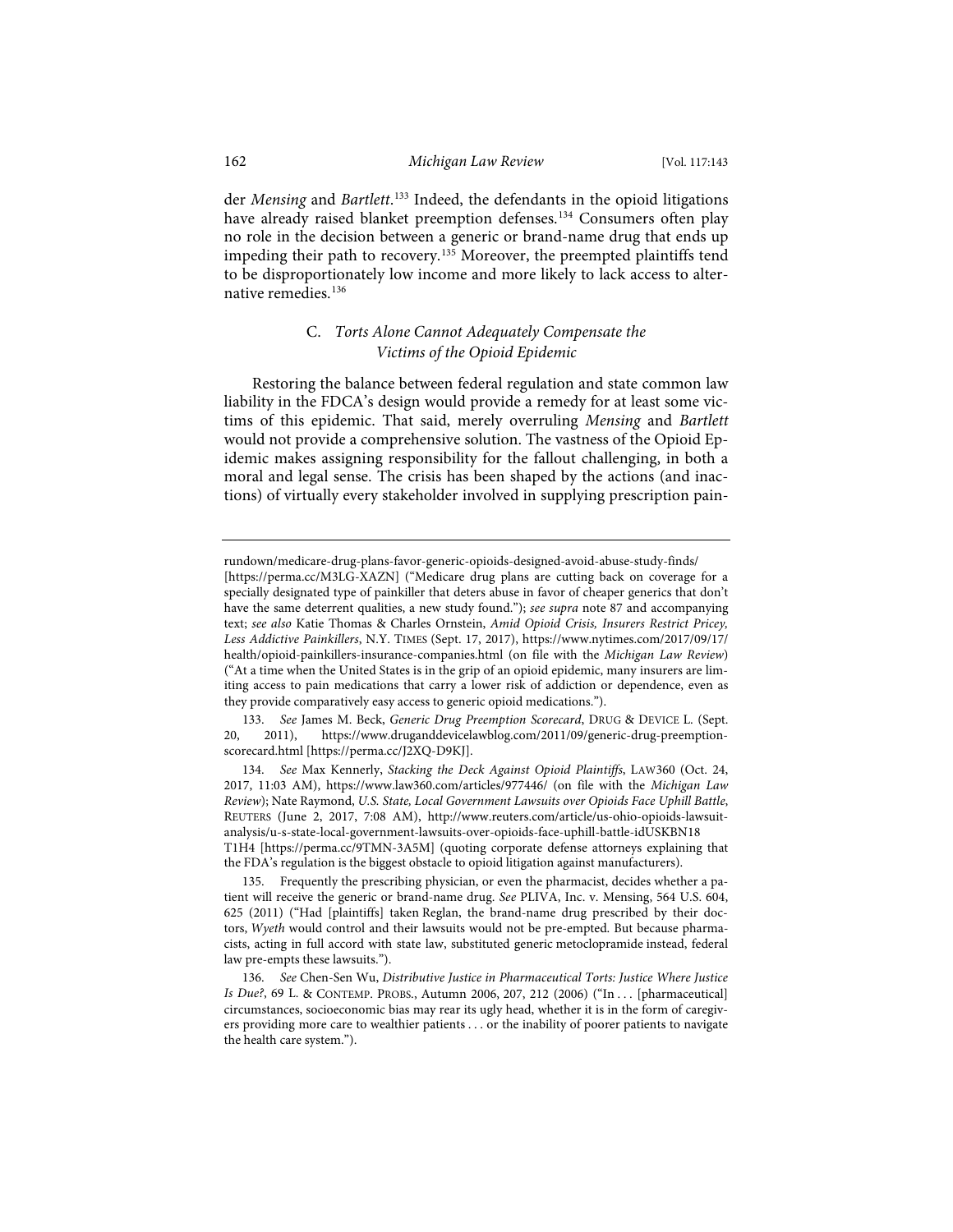killers: manufacturers, $137$  distributors, $138$  physicians and pharmacists, $139$  insurers,  $^{\rm 140}$  policymakers,  $^{\rm 141}$  and law-enforcement agencies.  $^{\rm 142}$ 

Beyond sheer magnitude, the nature of the harms at issue poses a challenge for tort plaintiffs. Where addiction is the actionable injury, tort doctrine limits feasible arguments. Only "legitimate" use of a prescription opioid fits a legal theory that alleges manufacturers misrepresented the addictive nature of their drugs and failed to warn consumers.143 Manufacturers have succeeded in challenging causality by arguing "that misuse of OxyContin by drug abusers was a superseding cause sufficient to break the chain of causation."144 For plaintiffs deemed "illegal users" who "intentionally defeated the time-release mechanism" of the pill's design (i.e., crushing the pill, or taking

138. *See* Charles Ornstein, *Drug Distributors Penalized for Turning Blind Eye in Opioid Epidemic*, NPR (Jan. 27, 2017, 5:00 AM), https://www.npr.org/sections/health-shots/2017/01/ 27/511858862/drug-distributors-penalized-for-turning-blind-eye-in-opioid-epidemic (on file with the *Michigan Law Review*) (explaining that major pharmaceutical distributors routinely fail to report suspicious ordering activity).

139. *See* John Keilman, *Almost All Doctors Routinely Overprescribe Pain Pills: Survey*, CHI. TRIB. (Mar. 24, 2016, 6:20 PM), http://www.chicagotribune.com/news/local/breaking/ctprescription-painkiller-overuse-met-20160324-story.html (on file with the *Michigan Law Review*) (explaining how common healthcare practices have exacerbated the crisis); Brian Krans, *More 'Pill Mill' Doctors Prosecuted amid Opioid Epidemic*, HEALTHLINE (May 19, 2016), https://www.healthline.com/health-news/pill-mill-doctors-prosecuted-amid-opioid-epidemic [https://perma.cc/7WL2-DTG2] (explaining how unscrupulous doctors and pharmacies in pain clinics—"pill mills"—are a major source of abused medications).

140. *See* Thomas & Ornstein, *supra* note 132.

141. *See* Chris McGreal, *How Big Pharma's Money—and Its Politicians—Feed the US Opioid Crisis*, GUARDIAN (Oct. 19, 2017, 6:00 AM), https://www.theguardian.com/us-news/ 2017/oct/19/big-pharma-money-lobbying-us-opioid-crisis [https://perma.cc/LCN8-MD7V] (explaining how the pharmaceutical lobby has successfully shaped laws which play a role in the ongoing crisis).

142. *See* Scott Higham & Lenny Bernstein, *The Drug Industry's Triumph over the DEA*, WASH. POST (Oct. 15, 2017), https://www.washingtonpost.com/graphics/2017/investigations/ dea-drug-industry-congress/ [https://perma.cc/VA2W-5HEM]; Bill Whitaker, *Ex-DEA Agent: Opioid Crisis Fueled by Drug Industry and Congress*, 60 MINUTES (Oct. 15, 2017), https:// www.cbsnews.com/news/ex-dea-agent-opioid-crisis-fueled-by-drug-industry-and-congress/ [https://perma.cc/Z2A4-6BY9] (explaining, in part, that political appointees in the DEA adopt-

ed a soft enforcement policy against the pharmaceutical industry at the height of the opioid crisis).

143. Joseph B. Prater, Comment, *West Virginia's Painful Settlement: How the Oxycontin Phenomenon and Unconventional Theories of Tort Liability May Make Pharmaceutical Companies Liable for Black Markets*, 100 NW. U. L. REV. 1409, 1417 (2006) ("Distinguishing between the harms caused by legitimate use of OxyContin and those caused by its intentional abuse is crucial.").

144. Richard C. Ausness, *The Role of Litigation in the Fight Against Prescription Drug Abuse*, 116 W. VA. L. REV. 1117, 1149 (2014).

<sup>137.</sup> *See* Patrick Radden Keefe, *The Family That Built an Empire of Pain*, NEW YORKER (Oct. 30, 2017), https://www.newyorker.com/magazine/2017/10/30/the-family-that-built-anempire-of-pain [https://perma.cc/53Y3-JNAU] (explaining the history of Purdue and its development of OxyContin, including how Purdue lobbied the FDA and medical community to support opioid painkillers).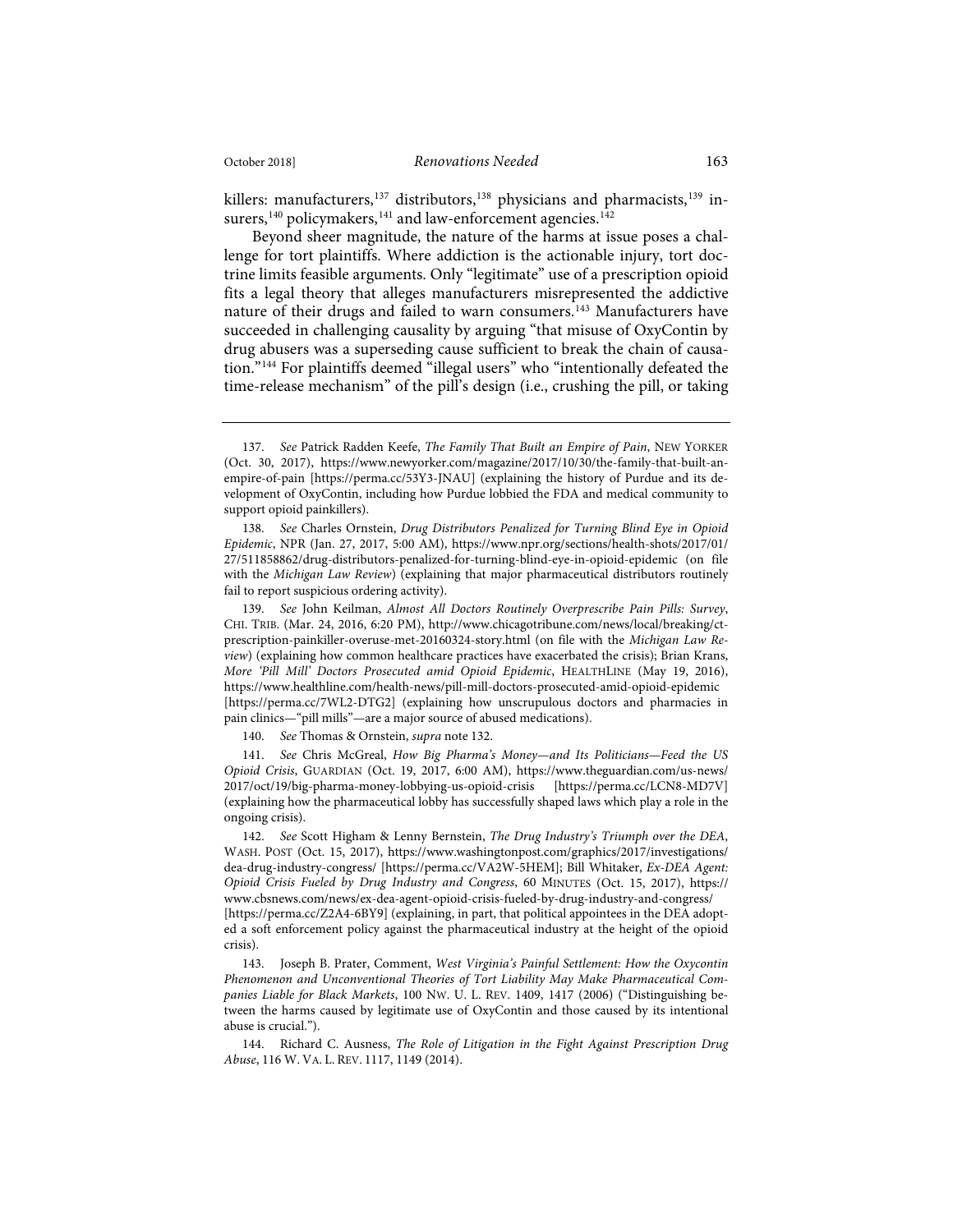multiple doses), "the extent of their deliberate misuse tended to render any sort of claim impracticable."<sup>145</sup> In the class action context, the same issue is an obstacle to meeting the standards of Rule 23.146 Some courts have found addiction injuries complicate the rule's commonality and typicality requirements because they necessitate "individualized inquiries with respect to those class members who crushed or otherwise misused the drug."<sup>147</sup>

Causation will be central to any tort action but is likely to exclude addiction injuries. A court's inquiry into causation and drug abuse is inevitably moralistic. Many states' common law standards will not apply comparative negligence frameworks to "intentional abuse of a potentially intoxicating substance such as alcohol or OxyContin" but will instead consider this an issue of proximate cause.<sup>148</sup> The comparison is questionable—not many physicians prescribe a daily dosage of alcohol in a manner that naturally induces physiological addiction and high tolerance.<sup>149</sup> By contrast, OxyContin rose to prominence on a marketing campaign boasting of twelve-hour pain relief, but the drug "wears off hours early in many people," resulting in "excruciating symptoms of withdrawal, including an intense craving for the drug."150 Though addiction science is often hotly contested, it is well-established that physiological addiction to opioids, among the most addictive substances known to man, impacts decisionmaking processes in the prefrontal cortex.<sup>151</sup> Despite this layer of complexity, courts in some of the states most acutely impacted by prescription-opioid abuse follow the proximate cause framework and hold illegal drug abuse to be a bar to recovery.<sup>152</sup>

Therefore, renovating the floor/ceiling model would only partially address the problem. The magnitude of the Opioid Epidemic goes beyond the personal responsibility of the Americans who have fallen prey to addiction. The solution to the problem must do so as well.

147. *Id.* at 1142–43 (citing Harris v. Purdue Pharma, L.P., 218 F.R.D. 590, 597 (S.D. Ohio 2003) to show failure on commonality; Campbell v. Purdue Pharma, L.P., No. 1:02cv00163 TCM, 2004 WL 5840206, at \*8–9 (E.D. Mo. June 25, 2004), to show failure on typicality).

149. *See* W. Michael Hooten et al., *Incidence and Risk Factors for Progression from Short-Term to Episodic or Long-Term Opioid Prescribing: A Population-Based Study*, 90 MAYO CLINIC PROC. 850 (2015) (finding that over one-in-four patients prescribed opioids on a short-term basis for acute pain ended up on longer-term opioid treatment).

150. Ryan et al., *supra* note 127.

151. *See* Peter W. Kalivas & Nora D. Volkow, *The Neural Basis of Addiction: A Pathology of Motivation and Choice*, 162 AM. J. PSYCHIATRY 1403, 1408, 1410 (2005) ("The cardinal behavioral feature of drug addiction" is vulnerability to "an intense desire for the drug and reduced capacity to control that desire" resulting from "profound activation of the prefrontal  $cortex \dots$ ").

152. Prater, *supra* note 143, at 1420 (first citing *Labzda*, 292 F. Supp. 2d, at 1355–56; then citing Foister v. Purdue Pharma, L.P., 295 F. Supp. 2d 693, 704–05 (E.D. Ky. 2003); and then citing Orzel v. Scott Drug Co., 537 N.W.2d 208, 212–15 (Mich. 1995)).

<sup>145.</sup> Prater, *supra* note 143, at 1419.

<sup>146.</sup> Ausness, *supra* note 144, at 1137–46.

<sup>148.</sup> Labzda v. Purdue Pharma L.P., 292 F. Supp. 2d 1346, 1356 (S.D. Fla. 2003).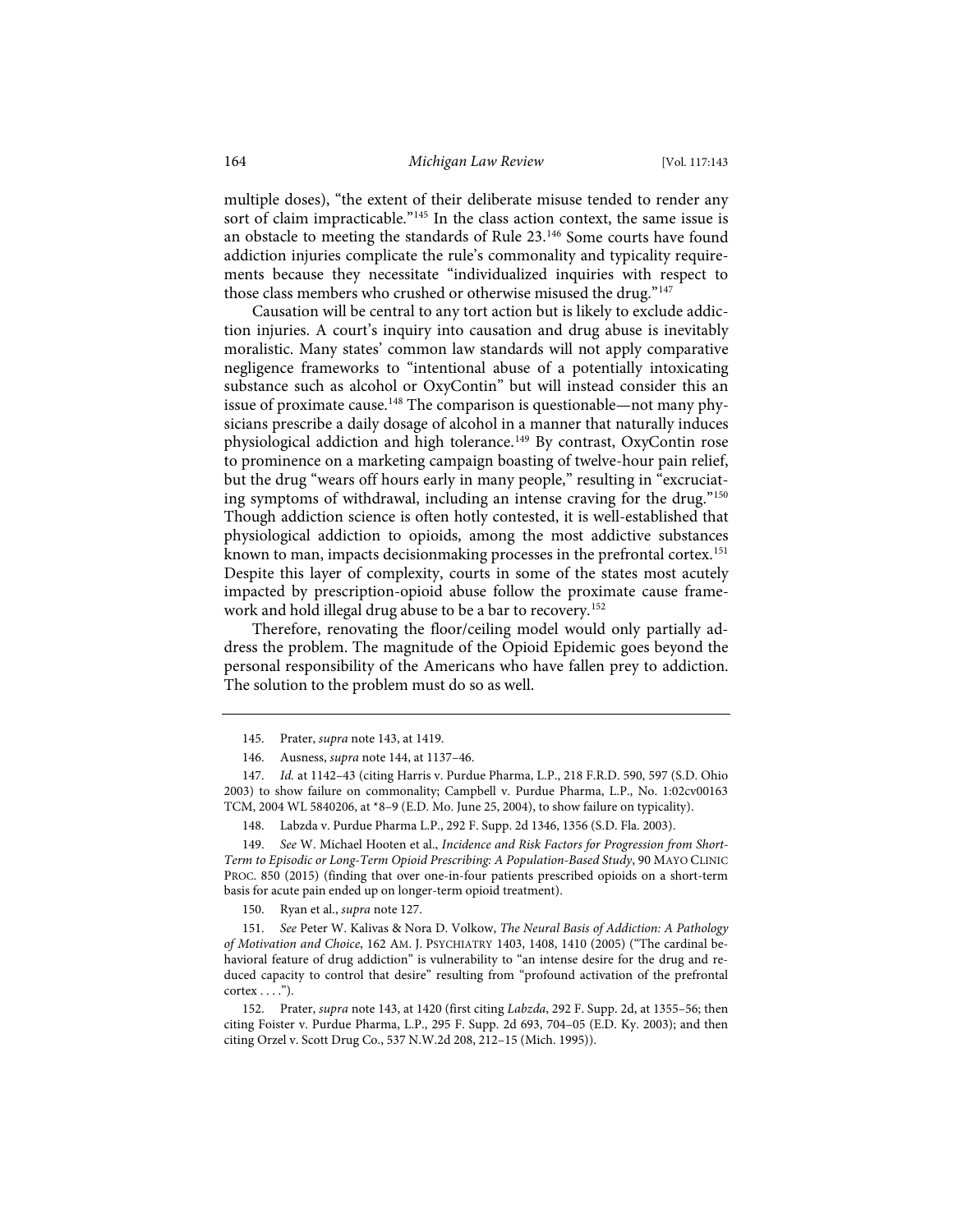#### III. Calling for an Opioid Epidemic Victim's Compensation Fund

In an era where the Supreme Court's "hostility toward the common law of torts trumps even their caustic criticism of the ever-inflating administrative state," what are the alternative legal mechanisms for internalizing the costs of mass injustices like the Opioid Epidemic?153 Section III.A explains why alternative solutions, like nontraditional tort schemes or enhanced criminal enforcement, would not solve the compensation problem. Section III.B proposes an opioid victims' compensation fund to replicate the original vision of the FDCA.

## A*. Nontraditional Torts and Criminal Punishment Cannot Solve This Problem*

Beyond optimizing the preemption balance, some possible solutions exist within nontraditional tort frameworks. For example, in the case of massexposure accidents, injured parties "may in theory sue in tort for redress for their injuries," but in practice "they are unlikely to receive tort compensation" because "the indeterminacy of causation of the injury[]create[s] a basic incongruity with the tort system."154 Courts can develop novel standards, such as the "substantial factor" test, in response to such problems.<sup>155</sup> Similarly, the late twentieth century saw a rise in the use of public nuisance doctrine to target mass damage resulting from dangerous products, such as tobacco, guns, or lead paint.156

Compensating victims of the Opioid Epidemic is likely a challenge that even these alternative standards are ill-suited to resolve. While massexposure theory addresses the causation obstacle, ultimately, an FDAregulated and doctor-prescribed pharmaceutical drug is neither an environmental nor accidental harm and is ill-suited to the doctrine. Though analogizing between an addictive drug flooding the markets and a toxic substance flooding the environment is intriguing, it is probably more useful as a thought exercise than a practical litigation strategy.

Public nuisance theory is a closer call. Many legal commentators have already begun comparing the tidal wave of opioid litigation to that of the 1990s tobacco litigation, where public nuisance was utilized.157 The Ohio attorney general's complaint against the opioids manufacturers is testing the

<sup>153.</sup> Sharkey, *supra* note 106, at 1733.

<sup>154.</sup> Palma J. Strand, Note, *The Inapplicability of Traditional Tort Analysis to Environmental Risks: The Example of Toxic Waste Pollution Victim Compensation*, 35 STAN. L. REV. 575, 575 (1983).

<sup>155.</sup> *See generally* David E. Bernstein, *Getting to Causation in Toxic Tort Cases*, 74 BROOK. L. REV. 51 (2008).

<sup>156.</sup> *See* Donald G. Gifford, *Public Nuisance as a Mass Products Liability Tort*, 71 U. CIN. L. REV. 741 (2003).

<sup>157.</sup> *See, e.g.*, Richard Scruggs, *Are Opioids the New Tobacco?*, LAW360 (Sept. 15, 2017, 11:04 AM), https://www.law360.com/articles/962715/ (on file with the *Michigan Law Review*).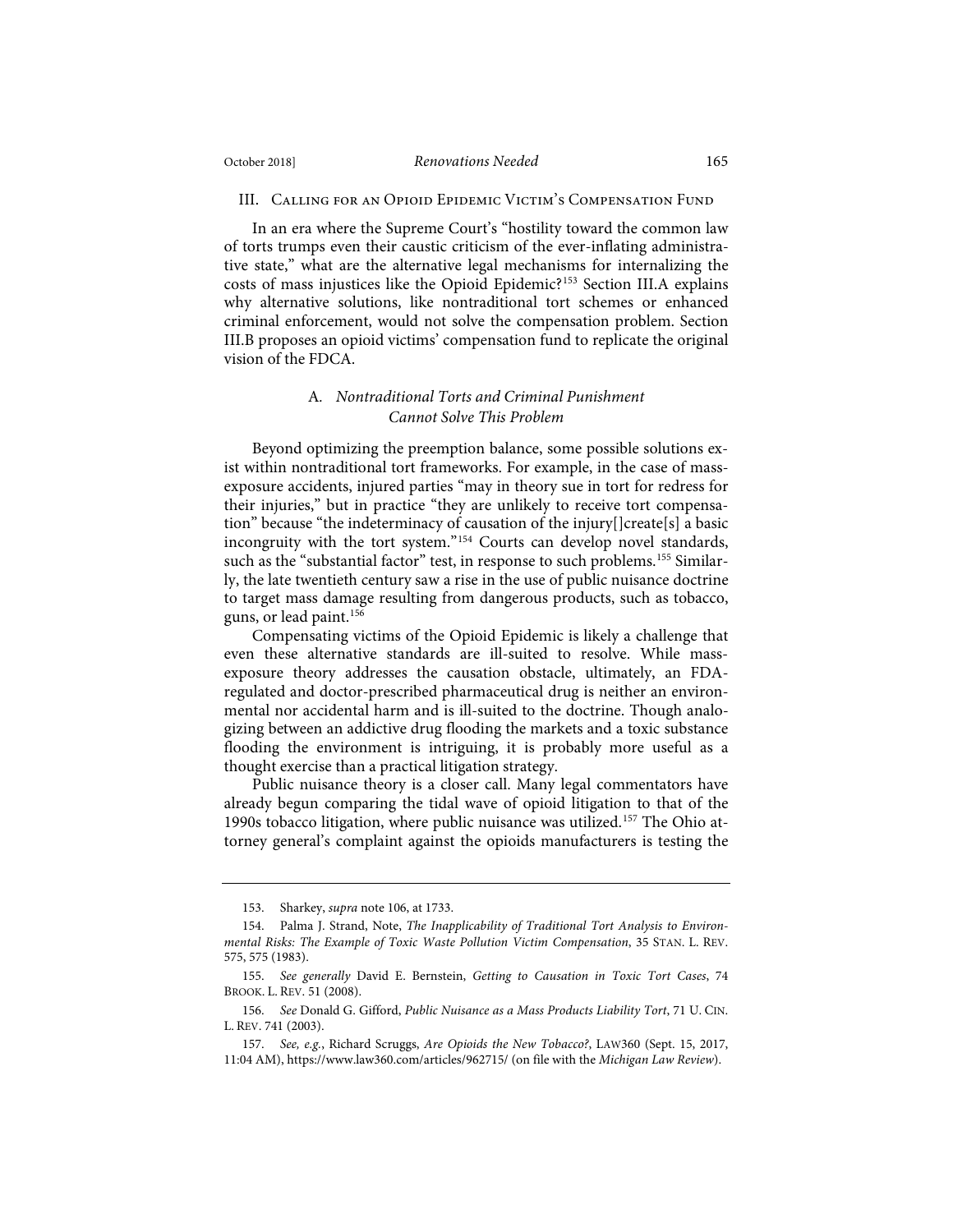theory: its first cause of action is a public nuisance claim.158 Some localities have indicated they are taking the same approach.<sup>159</sup> But this theory requires the extension of a common law doctrine that was virtually never the basis for a manufacturer's liability to an injured consumer until the twenty-first century.160 It is unlikely that a majority of courts would welcome such an approach. Even if public nuisance were a more promising scheme, "the scope of liability for damages is more restricted than it is for other torts such as strict products liability ... where compensation is a principal goal."<sup>161</sup> Forcing the common law to serve as a substitute for products liability would fail to achieve comprehensive compensation for victims.

Outside of torts, some policymakers argue that an increased criminal justice response is needed.<sup>162</sup> Indeed, prosecuting corporate executives guilty of intentionally or recklessly exacerbating the Opioid Epidemic is likely warranted.163 Law enforcement agencies argue that criminal enforcement improves norms of corporate ethics in the industry, thereby affirmatively reducing the harm done by the epidemic.<sup>164</sup>

But even when considering that possible shift in corporate culture, increased criminal enforcement could do more harm than good for victims of the epidemic. History reflects a tendency for the criminal response to substance abuse emergencies to take the form of a "war" waged on the same

- 160. *See* Gifford, *supra* note 156, at 745.
- 161. *Id.* at 828.

162. *See, e.g.*, Patricia Baldwin, *Prosecutors and Health Care Workers Need Tools to Fight Opiate Epidemic*, HERALD-TRIB. (Aug. 13, 2017), http://www.batesvilleheraldtribune.com/ opinion/prosecutors-and-health-care-workers-need-tools-to-fight-opiate/article\_b2ac6cfc-

c0e5-5a27-9fb3-94f9bba21177.html [https://perma.cc/G6GR-LHG5] (stating that "[p]enalties for drug possession and dealing are too low" and that public health efforts will fail "without a comparable and equivalent improvement on the enforcement side").

163. *See, e.g.*, Cynthia Koons & Jef Feeley, *Opioid Billionaire's Indictment Opens New Window on Epidemic*, BLOOMBERG (Oct. 26, 2017, 11:55 AM), https://www.bloomberg.com/ news/articles/2017-10-26/insys-therapeutics-founder-charged-in-opioid-fraud-case [https:// perma.cc/LJH9-VJHX] (describing how billionaire pharmaceutical executive "found an aggressive way to sell even more" opioids by "bribing doctors to prescribe them").

164. *See, e.g.*, *Pharmaceutical Executives Charged in Racketeering Scheme*, U.S. DEP'T JUST. (Dec. 8, 2016), https://www.justice.gov/usao-ma/pr/pharmaceutical-executives-chargedracketeering-scheme [https://perma.cc/WVG2-WDVH] (statement of FBI Special Agent Harold Shaw) ("[I]ndictments reflect the steadfast commitment of . . . law enforcement . . . to confront the opioid epidemic impacting our communities [by] bringing to justice those who seek to profit from fraud or other criminal acts.").

<sup>158.</sup> *See Attorney General DeWine Files Lawsuit Against Opioid Manufacturers for Fraudulent Marketing; Fueling Opioid Epidemic*, OHIO ATT'Y GEN. (May 31, 2017), http:// www.ohioattorneygeneral.gov/Media/News-Releases/May-2017/Attorney-General-DeWine-Files-Lawsuit-Against-Opio [https://perma.cc/7PG6-59WW].

<sup>159.</sup> *Is the Public Nuisance Universe Expanding?*, [Feb. 16, 2017] Envtl. Due Diligence Guide Rep. (BNA) No. 26-2, at 16.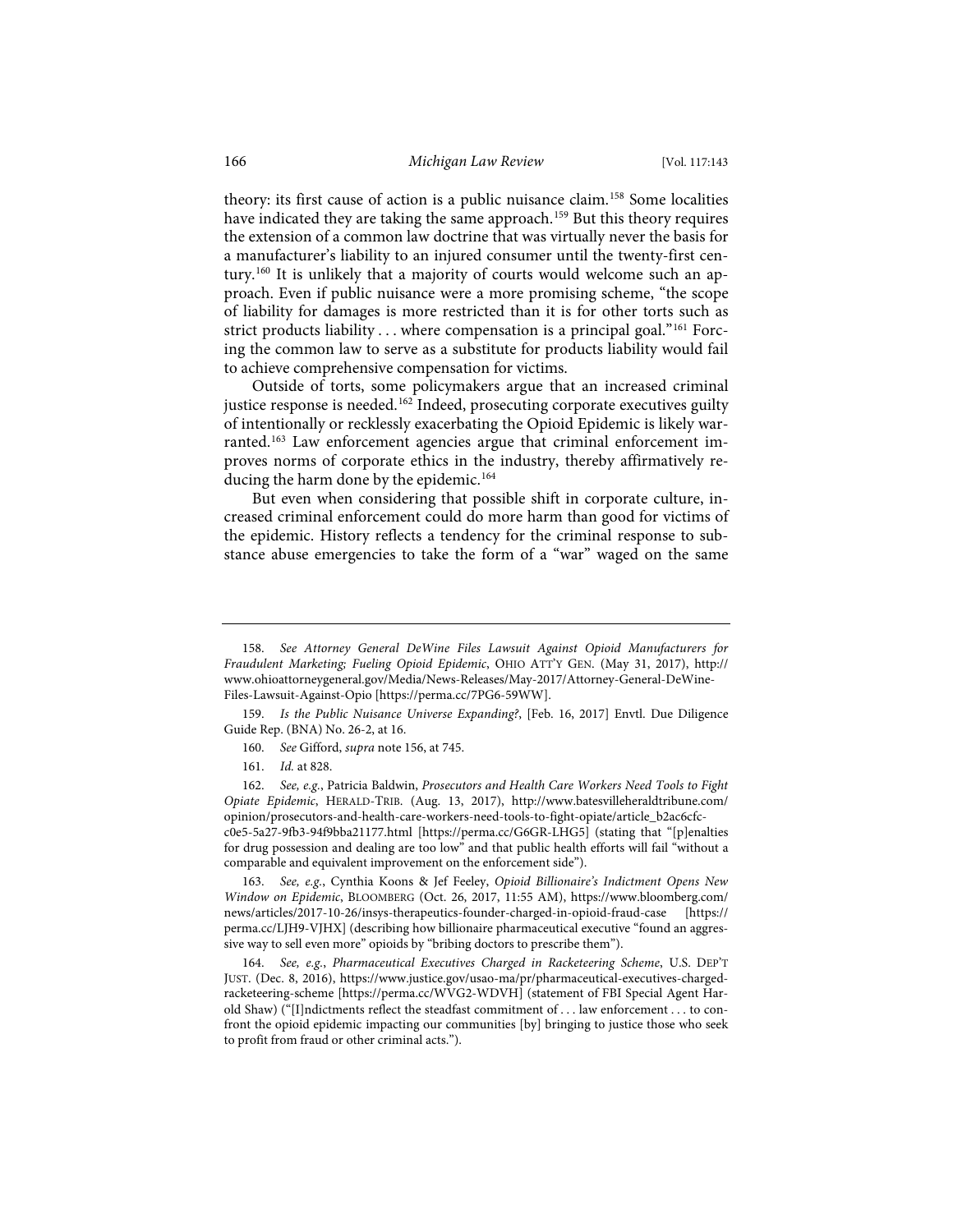## October 2018] *Renovations Needed* 167

communities burdened by crisis.<sup>165</sup> This aggravates the underlying public health problems. The costs of criminal enforcement "disproportionately impact low-income individuals and communities,"<sup>166</sup> and "[t]he harms normally associated with drug addiction ... are exacerbated in prison."<sup>167</sup> When those struggling with addiction are incarcerated, their communities foot the

bill: a *Medical Care* study estimates that opioid criminal justice–related costs in 2013 totaled \$7.7 billion "borne directly by state and local governments."168 For opioid addicts not seeking treatment, studies using a "cost-ofillness methodology" estimate an "average annual law enforcement and victimization societal burden" above \$50,000 per individual.<sup>169</sup> By contrast, "dollar for dollar, treatment" of the underlying addiction "reduces the societal costs of substance abuse more effectively than incarceration does."<sup>170</sup> Legislators should look to solutions grounded in harm reduction rather than criminality when addressing the compensation problem.

## B*. The Victim*'*s Compensation Fund Model*

A compensation fund has the potential to address the costs problem where tort litigation is inadequate and criminal enforcement is counterproductive. In circumstances where litigation is not feasible or desirable, courts and legislatures have turned to the use of compensation funds.<sup>171</sup> A compensation fund can mimic the functions of the tort system, achieving goals like internalization and deterrence, as well as compensation.<sup>172</sup> The fund model is a comprehensive approach to public health crises because it "enable[s]

<sup>165.</sup> *See* Lisa D. Moore & Amy Elkavich, *Who's Using and Who's Doing Time: Incarceration, the War on Drugs, and Public Health*, 98 AM. J. PUB. HEALTH 782 (2008).

<sup>166.</sup> Melissa S. Kearney, Op-Ed, *The Economic Challenges of Crime & Incarceration in the United States*, BROOKINGS INST. (Dec. 22, 2014), https://www.brookings.edu/opinions/theeconomic-challenges-of-crime-incarceration-in-the-united-states/ [https://perma.cc/6FDD-GN4H].

<sup>167.</sup> Will Small et al., *Incarceration, Addiction and Harm Reduction: Inmates Experience Injecting Drugs in Prison*, 40 SUBSTANCE USE & MISUSE 831, 831 (2005).

<sup>168.</sup> Connie Hughes, *Costs of U.S. Prescription Opioid Epidemic Estimated at \$78.5 Billion*, WOLTERS KLUWER (Sept. 14, 2016), http://wolterskluwer.com/company/newsroom/news/ 2016/09/costs-of-us-prescription-opioid-epidemic-estimated-at-usd78.5-billion.html [https:// perma.cc/9FMC-9BT2].

<sup>169.</sup> *See* Emanuel Krebs et al., *Dynamics in the Costs of Criminality Among Opioid Dependent Individuals*, 144 DRUG & ALCOHOL DEPENDENCE 193, 194 (2014).

<sup>170.</sup> *See* DOUG MCVAY ET AL., JUSTICE POL'Y INST., TREATMENT OR INCARCERATION? 6 (2004), http://www.justicepolicy.org/uploads/justicepolicy/documents/04-01\_rep\_mdtreatment orincarceration\_ac-dp.pdf [https://perma.cc/Y4RT-KSFA] (summarizing studies finding the return-on-investment rate of drug treatment programs ranging from \$1.91 to \$3.30 per dollar spent).

<sup>171.</sup> *See generally* Linda S. Mullenix & Kristen B. Stewart, *The September 11th Victim Compensation Fund: Fund Approaches to Resolving Mass Tort Litigation*, 9 CONN. INS. L.J. 121 (2002).

<sup>172.</sup> *See* Jon D. Hanson & Kyle D. Logue, *The Costs of Cigarettes: The Economic Case for Ex Post Incentive-Based Regulation*, 107 YALE L.J. 1163, 1260–62, 1283–96 (1998).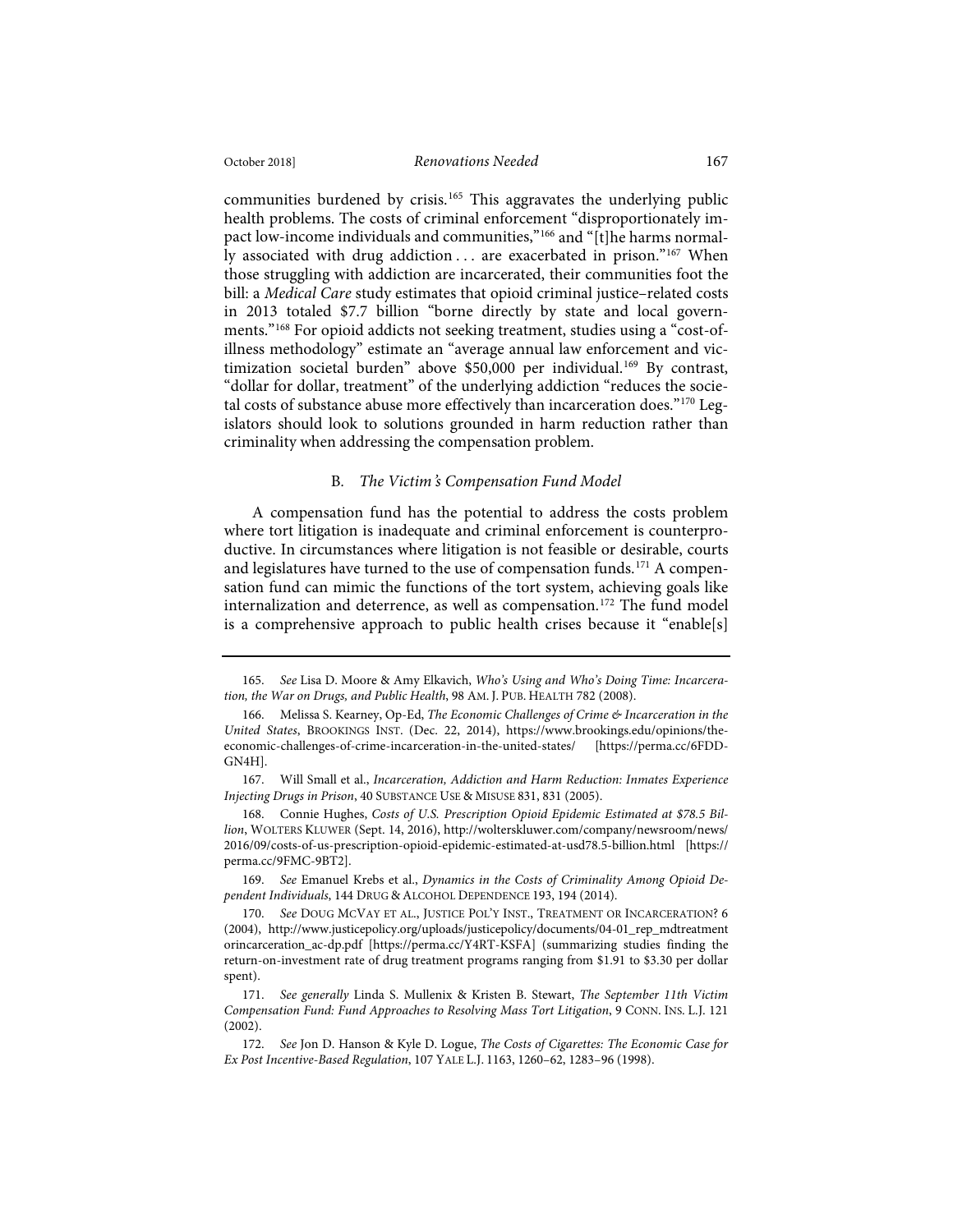courts to overcome the problems posed by systematic causal indeterminacy."173

Compensation funds are uncommon but not unprecedented.174 The best-known compensatory fund is likely the controversial September 11th Victim Compensation Fund, "the country's largest experiment in paying mass victims and their families without placing blame."175 Less well-known examples exist, including funds addressing childhood vaccine injuries, nuclear exposure, black lung disease, and Agent Orange victims.176

The situations above are comparable to the current Opioid Epidemic compensation problem. For example, at the apex of the tobacco litigation, scholars suggested a variety of compensatory fund approaches as comprehensive solutions.<sup>177</sup> Similarly, the Childhood Vaccination Compensation Program (CVCP) arose when "administratively costly tort liability did not provide injured consumers reliable compensation."178 The CVCP is a close analogue to the solution the Opioid Epidemic requires: it "creates something of a hybrid system between a fault-based system and a causation-based compensation system" and is "meant to be expeditious . . . accessible, and informal."179 CVCP damage awards are funded through an excise tax on the sale of the vaccines and, occasionally, additional penalties against manufacturers.180 Like prescription opioids, childhood vaccines provide a clear public benefit while also causing injuries that tort liability cannot reliably compensate.<sup>181</sup> The opioids compensation fund could also be financed through an excise tax, furthering the internalization goal. The CVCP is not primarily concerned with deterrence,182 but the opioids fund could additionally achieve deterrence goals (against irresponsible marketing, distributing, and

<sup>173.</sup> David Rosenberg, *The Causal Connection in Mass Exposure Cases: A "Public Law" Vision of the Tort System*, 97 HARV. L. REV. 849, 859 (1984).

<sup>174.</sup> *See* Jon D. Hanson, Kyle D. Logue & Michael S. Zamore, *Smokers' Compensation: Toward a Blueprint for Federal Regulation of Cigarette Manufacturers*, 22 S. ILL. U. L.J. 519, 535–50 (1998) (providing " 'real world' models of . . . compensation programs").

<sup>175.</sup> Mullenix & Stewart, *supra* note 171, at 123 (quoting Amanda Ripley, *What Is a Life Worth?, To Compensate Victims of Sept. 11, the Government Has Invented a Way to Measure Blood and Loss in Cash: A Look at the Wrenching Calculus*, TIME, Feb. 11, 2002, at 22).

<sup>176.</sup> *Id.* at 133–51.

<sup>177.</sup> The Hanson, Logue, and Zamore proposal relied on here extensively outlines how such a model achieves the goals of the tort system. *See supra* note 174. For other models of how to structure a tort-simulating victims' compensation fund, see Richard C. Ausness, *Compensation for Smoking-Related Injuries: An Alternative to Strict Liability in Tort*, 36 WAYNE L. REV. 1085 (1990), and Donald W. Garner, *Cigarettes and Welfare Reform*, 26 EMORY L.J. 269 (1977).

<sup>178.</sup> Hanson, Logue & Zamore, *supra* note 174, at 543.

<sup>179.</sup> *Id.* at 542–43.

<sup>180.</sup> *Id.*

<sup>181.</sup> *See id* at 543.

<sup>182.</sup> *Id.* at 544.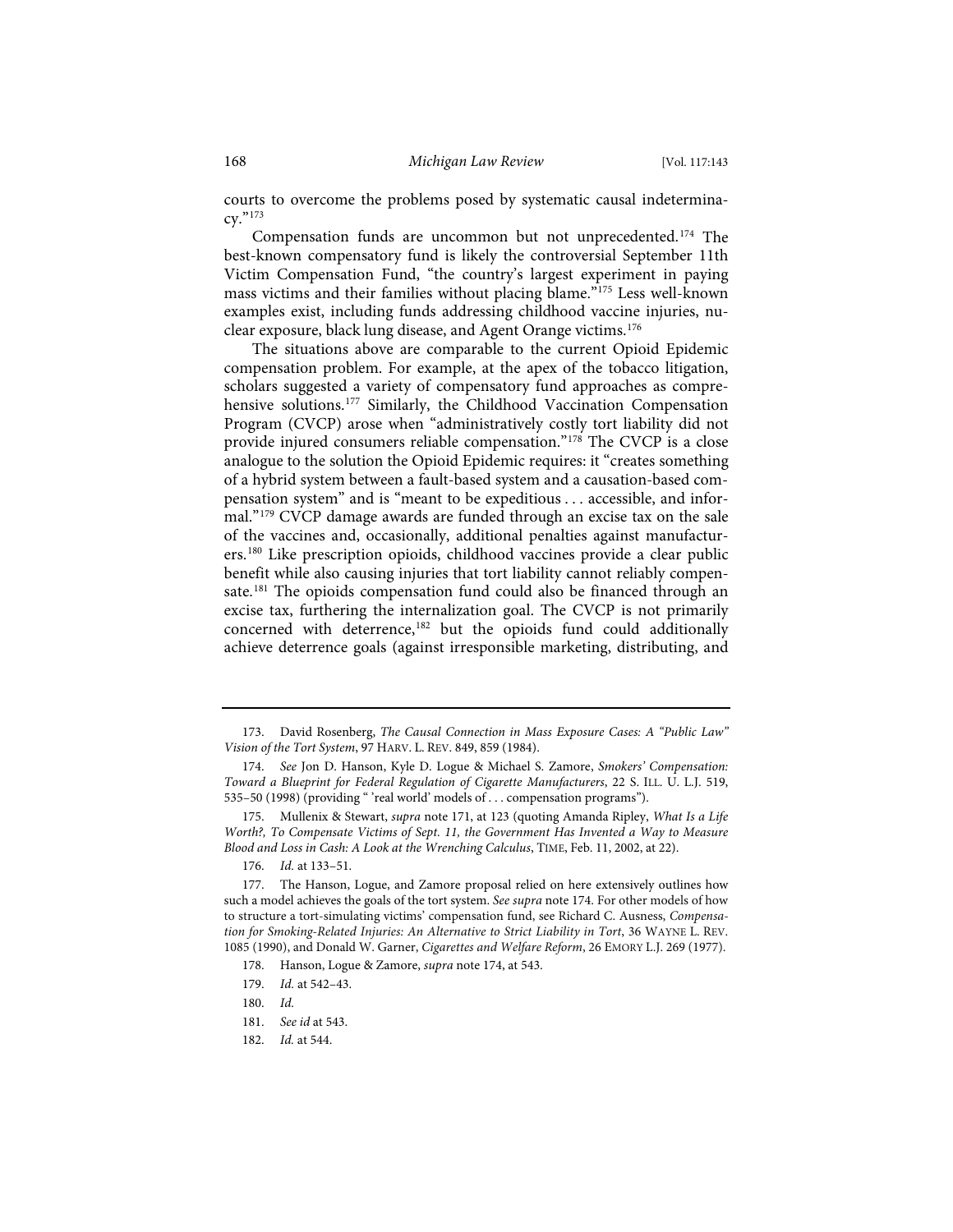prescribing) through a partially fault-based component in addition to the tax funding.

While funds like the CVCP simply provide cash payouts,<sup>183</sup> the opioids fund should compensate in a manner that addresses the unique public health dimensions of the crisis. For applicants with ongoing addiction injuries at the time of application, the fund's payout schedules could provide sorely needed<sup>184</sup> drug abuse resources<sup>185</sup> rather than cash awards. Harm-reduction policies such as overdose-reversal medications, supervised-injection facilities, and addiction-treatment programs should be prioritized to slow the unprecedented rate of overdose deaths.<sup>186</sup> This form of compensation remedies the injury at issue and achieves efficiency by relieving over-burdened local healthcare systems.187

The fund would be an administrative scheme mimicking products liability.188 Industry stakeholders would provide financing, and affected consumers (patients with addiction injuries, families with wrongful death claims, etc.) would receive compensation.<sup>189</sup> Congress would generate eligibility criteria sufficient to establish an applicant's injury from a prescription opioid.190 The standard for establishing causation would be cursory by design, allowing for compensation beyond what the tort system could achieve and deterring manufacturers and distributors from facilitating overprescription.<sup>191</sup> An administrative tribunal would preside over the fund to evaluate

187. *See* Coffin & Sullivan, *supra* note 186, at 6 ("Naloxone distribution to heroin users would be expected to reduce mortality and be cost-effective even under markedly conservative assumptions of use, effectiveness, and cost.").

188. *See, e.g.*, Hanson, Logue & Zamore, *supra* note 174, at 550, 552 (explaining that a fund should "begin by appointing some sort of special commission or panel" that implements a "carefully molded system designed to compensate [a] class of injured consumers").

189. *See, e.g.*, *id.* at 591 ("The up-front start-up costs of setting up a [compensation fund] should be paid for through a single lump sum charge against the industry, in proportion to each manufacturer's market share over the past several decades.").

190. *See, e.g.*, *id.* at 574 ("A . . . common feature of proposed causation-based compensation systems is the use of evidentiary presumptions[,] . . . key features of both the Black Lung Benefits Program and the National Vaccine Injury Compensation Program.").

191. *See, e.g.*, *id.* at 565 (recommending a generous approach to causation that reduces "the obstacle facing claimants of proving a causal connection that is often difficult or costly to establish"); Hanson & Logue, *supra*, note 172, at 1260.

<sup>183.</sup> CVCP applicants can receive "up to \$250,000 in pain and suffering damages" and a wrongful death fee of \$250,000. *Id.* at 542.

<sup>184.</sup> *See* Olga Khazan, *Why 80 Percent of Addicts Can't Get Treatment*, ATLANTIC (Oct. 13, 2015), https://www.theatlantic.com/health/archive/2015/10/why-80-percent-of-addictscant-get-treatment/410269/ [https://perma.cc/DHQ5-WZRJ].

<sup>185.</sup> *See* Andrew Kolodny et al., *The Prescription Opioid and Heroin Crisis: A Public Health Approach to an Epidemic of Addiction*, 36 ANN. REV. PUB. HEALTH 559, 569 (2015).

<sup>186.</sup> *See id.*; Andrew Lee Ball, *HIV, Injecting Drug Use and Harm Reduction: A Public Health Response*, 102 ADDICTION 684 (2007); *see also* Phillip O. Coffin & Sean D. Sullivan, *Cost-Effectiveness of Distributing Naloxone to Heroin Users for Lay Overdose Reversal*, 158 ANNALS INTERNAL MED. 1 (2013).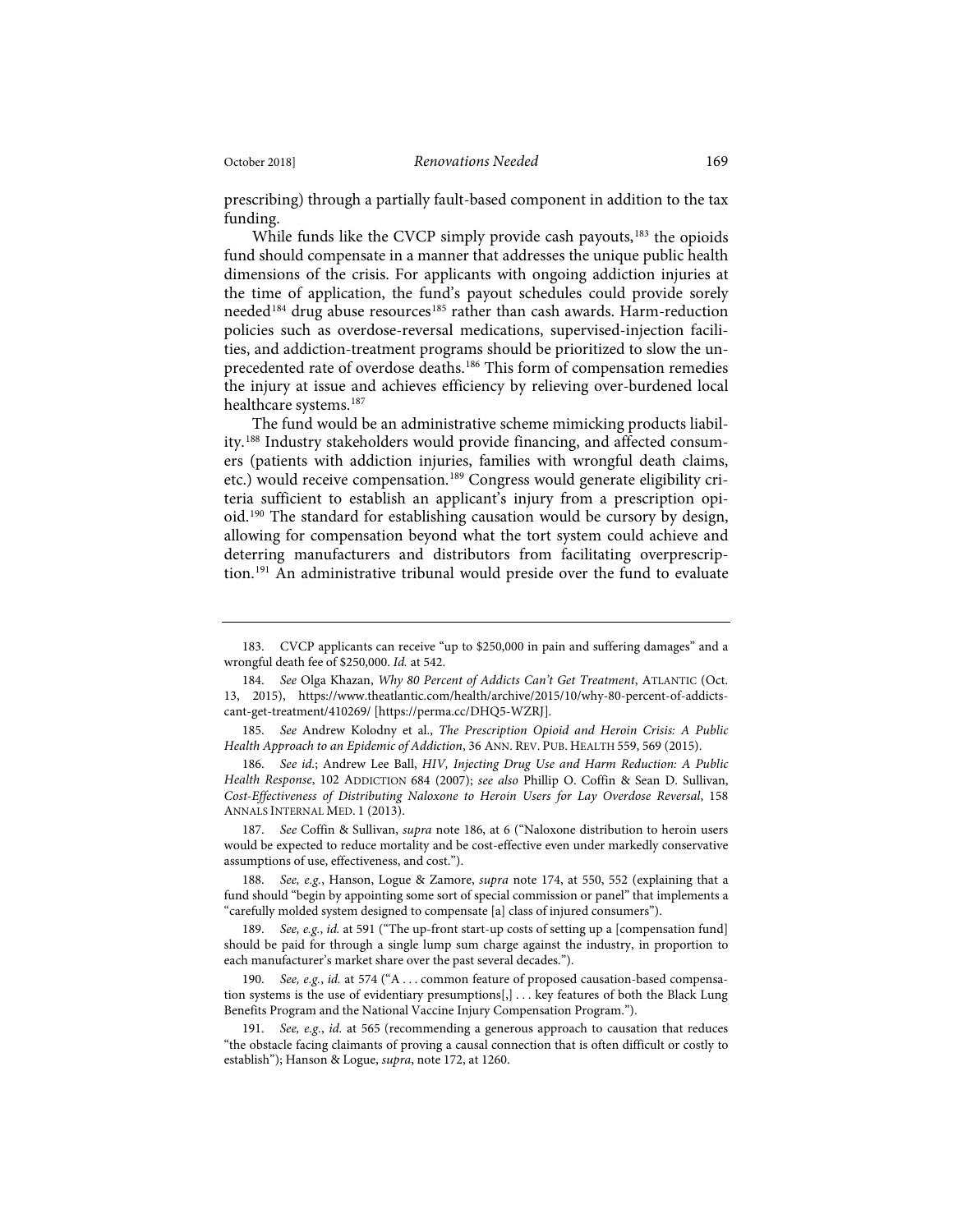applications and calculate remedies based on predetermined schedules.<sup>192</sup> The damages would then be allocated among the opioids manufacturers and distributors currently in litigation with state attorneys general.<sup>193</sup> Allocations would be based on negotiated proportions (depending on the circumstances of the negotiations, this could include a fault-based component or simply follow market-share). For complying companies, participation in the fund would function like a settlement of the pending litigation through its offer of prospective tort immunity.194

Thus, an opioids compensation fund could achieve the very functions that the post-*Mensing*-and-*Bartlett* FDCA floor/ceiling balance cannot. By requiring industry participants to finance a portion of the awards, the fund imposes the negative-externality costs of opioids on their manufacturers and distributors. This internalization reduces inefficiency and alleviates some of the macroeconomic burden of the crisis. The more simplistic evaluation of causation means the fund would reach a wider population of injured parties. The sizable pool of potential applicants also acts as a deterrent against the irresponsible prescribing practices that led to the current crisis.

Feasibility is the primary obstacle to this solution. Manufacturers and distributors are unlikely to volunteer for new taxes and penalties in exchange for tort immunity unless the liability they face is potentially bankrupting. For example, during the tobacco litigation policymakers considered compensation funds while manufacturers were facing potential regulation by the FDA and a settlement with state attorneys general estimated at \$368.5 billion.<sup>195</sup> While comparisons have been made by attorneys familiar with the tobacco litigation,<sup>196</sup> the current stance of the opioids litigation is not as threatening to the pharmaceutical industry.<sup>197</sup> Until industry players feel sufficient pressure to come to the table, this solution remains aspirational. But an unprece-

<sup>192.</sup> *See, e.g.*, Hanson, Logue & Zamore, *supra* note 174, at 552–53 (discussing the range of options for administrators of funds—from "administrative law judges," to "experts fluent in the language of scientific and epidemiological evidence," or even "relying on federal courts").

<sup>193.</sup> *See, e.g.*, *id.* ("[A]lthough state and federal legislatures have occasionally been willing to create some tort-law immunity for some industries, they have rarely done so without simultaneously substituting some form of ex post compensation system in its place.").

<sup>194.</sup> *See, e.g.*, *id.* at 588 ("A bar on tort claims could be characterized as the price [victims] would pay for the more lenient causation-based alternative [of the compensation fund].").

<sup>195.</sup> *See* Hanson & Logue, *supra* note 172, at 1334 n.708.

<sup>196.</sup> Esmé E. Deprez & Paul Barrett, *The Lawyer Who Beat Big Tobacco Takes on the Opioid Industry*, BLOOMBERG (Oct. 5, 2017, 4:00 AM), https://www.bloomberg.com/news/ features/2017-10-05/the-lawyer-who-beat-big-tobacco-takes-on-the-opioid-industry [https:// perma.cc/VUN6-MXJP].

<sup>197.</sup> *See supra* Part II.C; *see also* Amanda Bronstad, *Is Opioid Litigation the New Tobacco? Not Quite, Even If There's a Family Resemblance*, NAT'L L.J. (Oct. 30, 2017, 5:44 PM), https:// www.law.com/nationallawjournal/sites/nationallawjournal/2017/10/30/is-opioid-litigationthe-new-tobacco-not-quite-even-if-theres-a-family-resemblance/ [https://perma.cc/3E4T-MUPR].